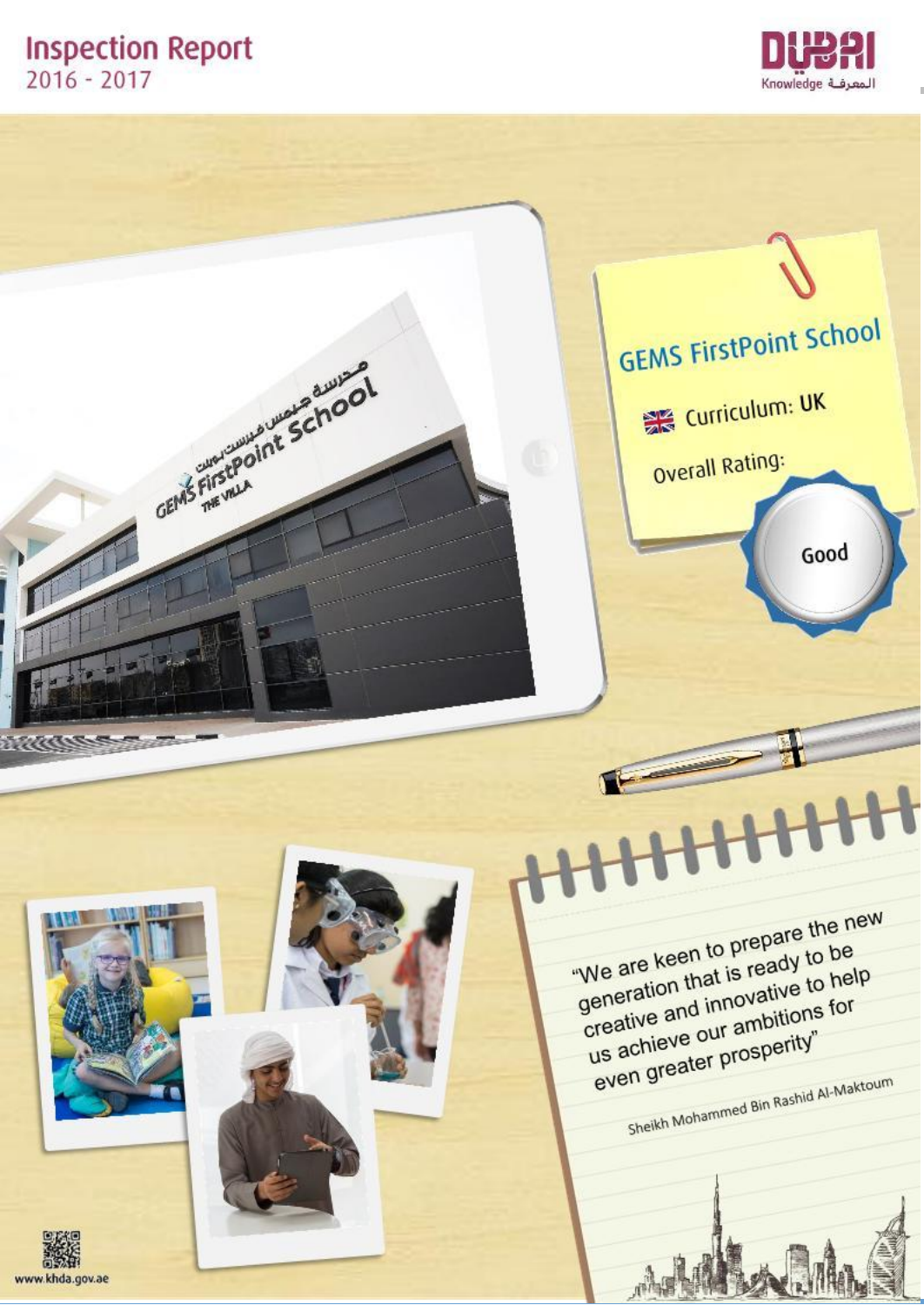

## Contents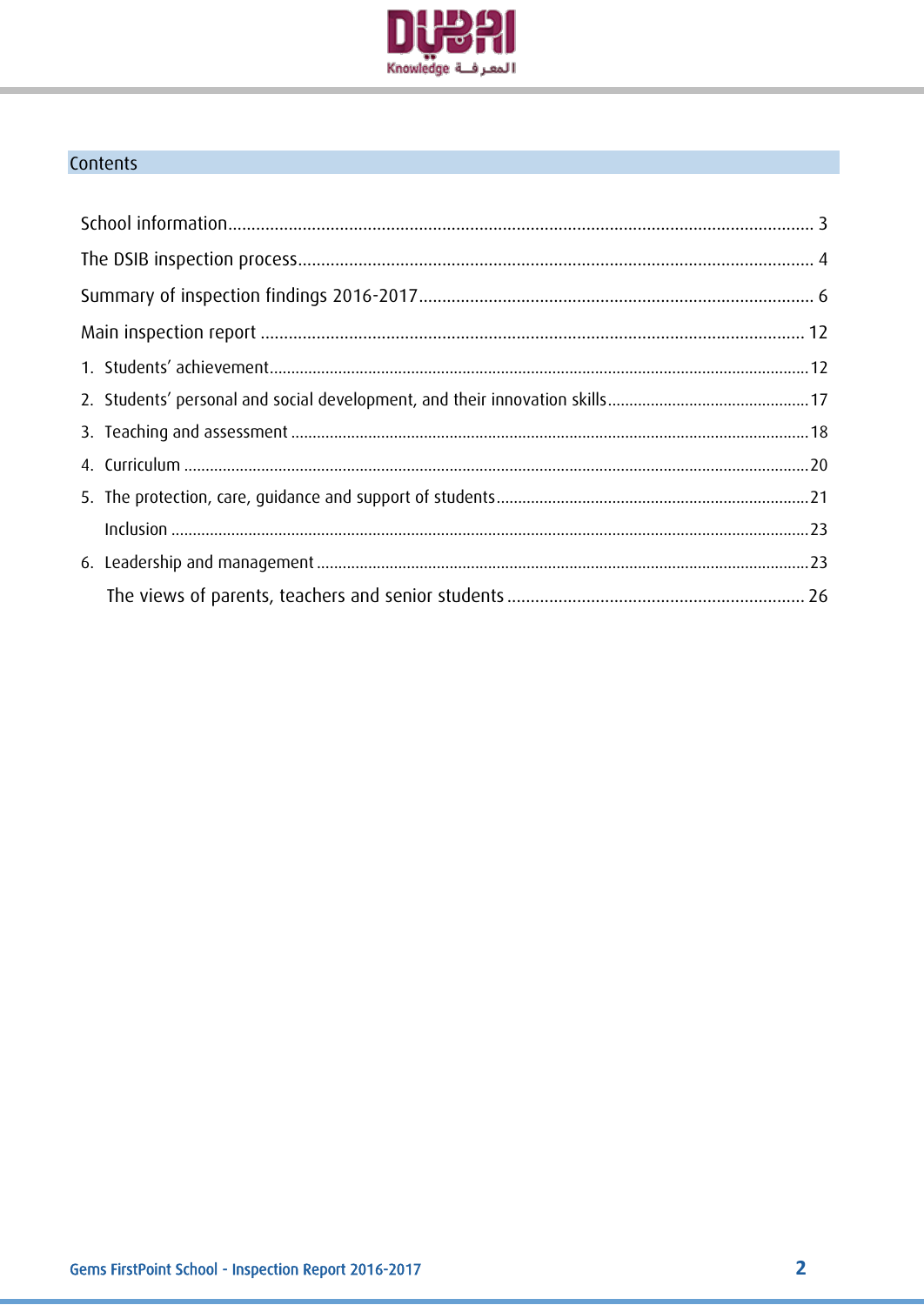

# School information

j



| General information        |                                         | <b>Students</b>                           |                |
|----------------------------|-----------------------------------------|-------------------------------------------|----------------|
| Location                   | The Villa Project, Dubai                | Gender of students                        | Boys and girls |
| Type of school             | Private                                 | Age range                                 | $3 - 17$       |
| Opening year of<br>school  | 2014                                    | Grades or year<br>groups                  | FS1 - Year 12  |
| Website                    | www.gemsfirstpointschool-<br>dubai.com  | Number of students<br>on roll             | 1412           |
| Telephone                  | 97142978700                             | Number of children<br>in pre-kindergarten | $\mathbf 0$    |
| <b>Address</b>             | Dubai Al Ain Road, The Villa -<br>Dubai | Number of Emirati<br>students             | 53             |
| Principal                  | Mr. Stephen Sharples                    | Number of students<br>with SEND           | 33             |
| Language of<br>instruction | English                                 | Largest nationality                       |                |
| Inspection dates           | 23 to 26 January 2017                   | group of students                         | Other Arab     |

## Teachers / Support staff

| Number of teachers                       | 112            | Educational permit /<br>Licence    | UK              |
|------------------------------------------|----------------|------------------------------------|-----------------|
| Largest nationality<br>group of teachers | <b>British</b> | Main curriculum                    | UK              |
| Number of teaching<br>assistants         | 46             | External tests and<br>examinations | IGCSE,<br>level |
| Teacher-student<br>ratio                 | 1:13           | Accreditation                      | <b>NA</b>       |
| Number of guidance<br>counsellors        |                | National Agenda<br>benchmark tests | GL              |
| Teacher turnover                         | 5%             |                                    |                 |

| <b>Students</b>                           |                      |
|-------------------------------------------|----------------------|
| Gender of students                        | Boys and girls       |
| Age range                                 | $3 - 17$             |
| Grades or year<br>groups                  | <b>FS1 - Year 12</b> |
| Number of students<br>on roll             | 1412                 |
| Number of children<br>in pre-kindergarten | U                    |
| Number of Emirati<br>students             | 53                   |
| Number of students<br>with SEND           | 33                   |

| Curriculum                                |                          |
|-------------------------------------------|--------------------------|
| Educational permit /<br>Licence           | uк                       |
| Main curriculum                           | UК                       |
| <b>External tests and</b><br>examinations | IGCSE, GCSE, AS<br>level |
| Accreditation                             | NΑ                       |
| National Agenda<br>benchmark tests        | GL                       |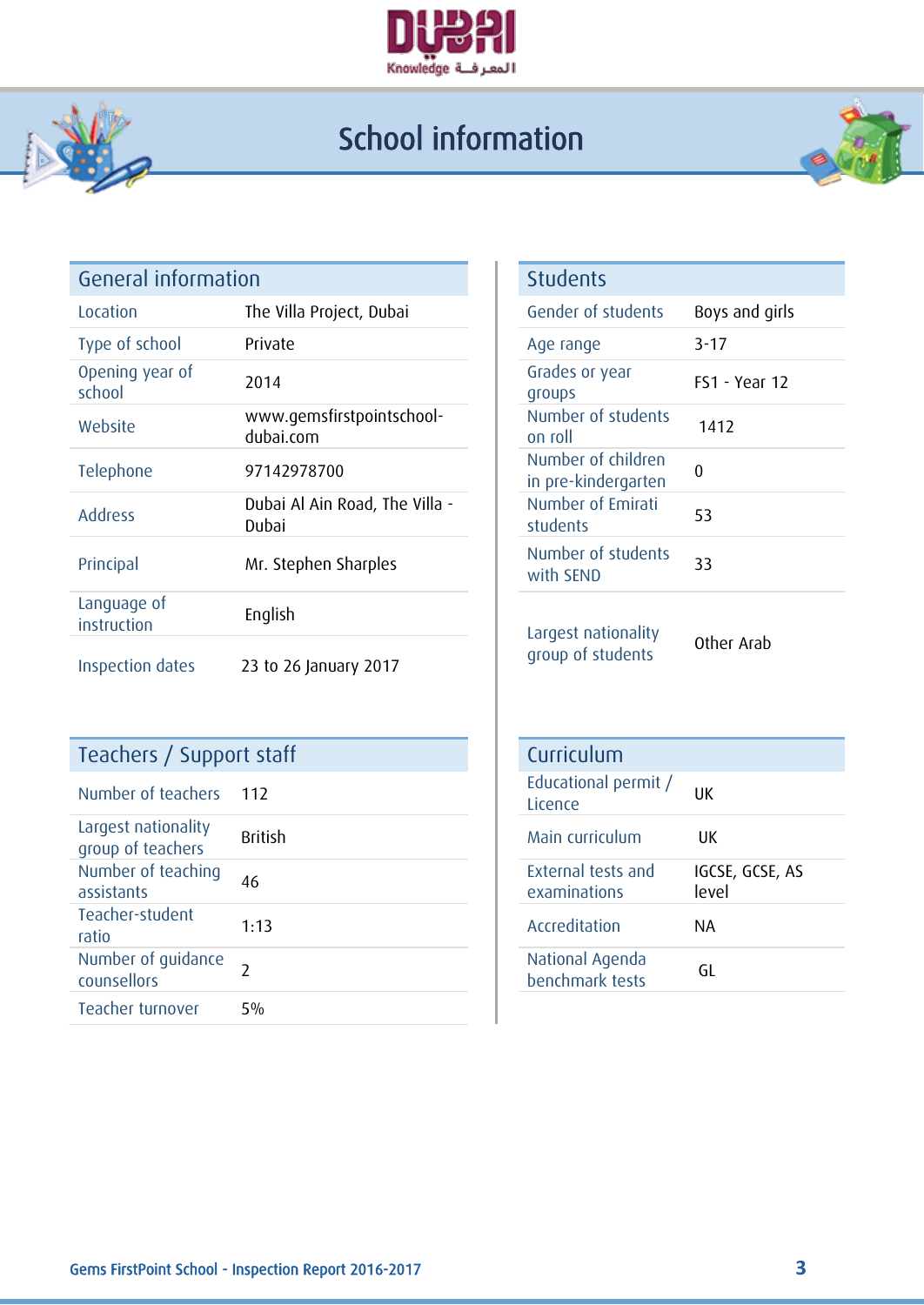

## The DSIB inspection process



In order to judge the overall quality of education provided by schools, inspectors consider the six standards of performance that form the basis of the UAE School Inspection Framework (the framework). They look at children's attainment and progress in key subjects, their learning skills and their personal and social development. They judge how effective teaching and the assessment of learning are across the school. Inspectors consider how well the school's curriculum, including activities inside and outside classrooms, meet the educational needs of all students. They judge how well schools protect and support children. In addition, inspectors judge the effectiveness of leadership, which incorporates governance, management, staffing and facilities.

Inspection judgements are drawn from evidence gathered by the inspection team, including observation of students' learning in lessons, review of their work, discussions with students, meetings with the staff, parents and governors, and review of surveys completed by parents, teachers and students.

#### Judgements are made on a six-point scale

DSIB inspection teams make judgements about different aspects, phases and subjects that form the work of the school, using the scale below, which is consistent with the framework.

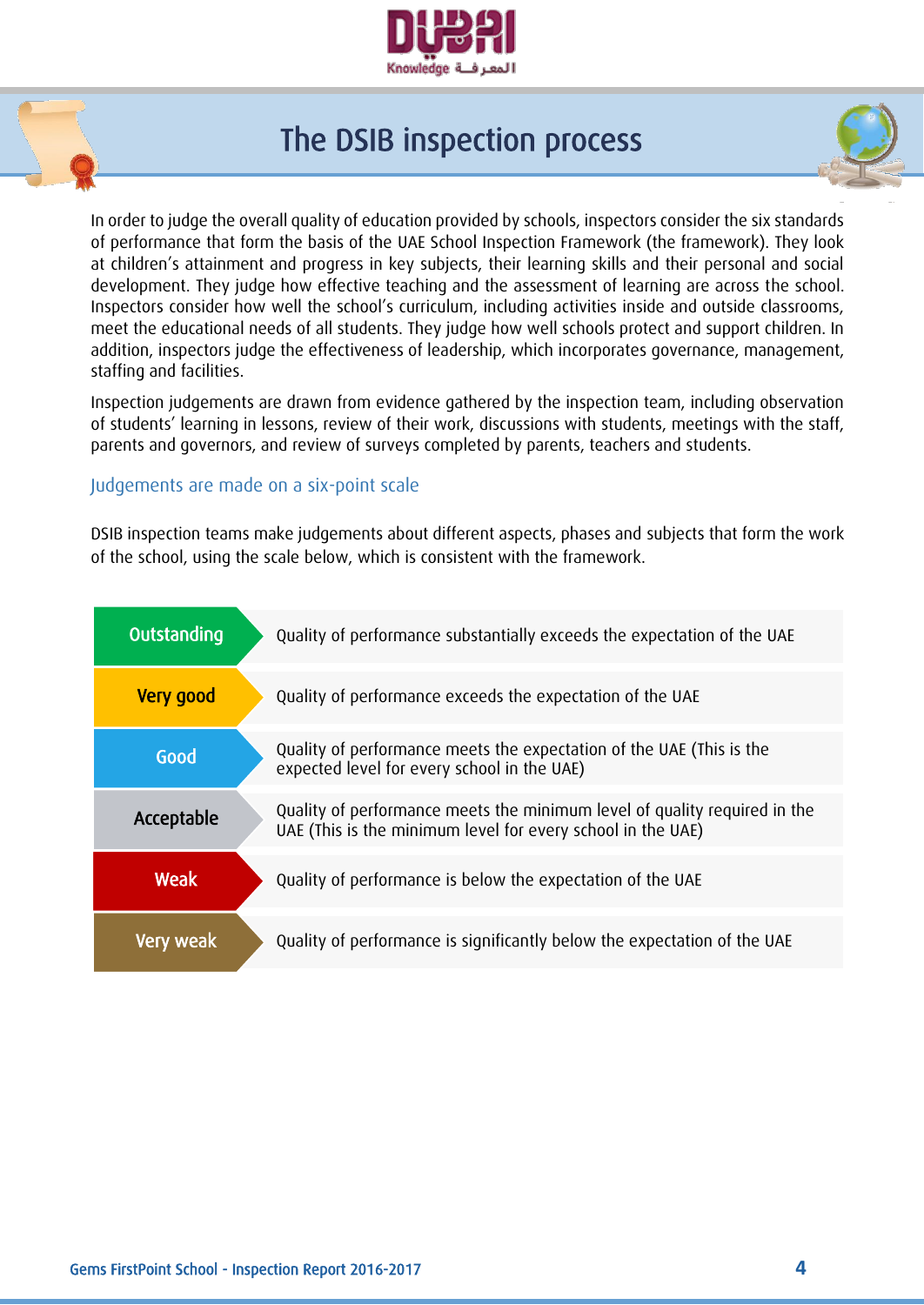

## Inspection journey for Gems FirstPoint School



- The school opened in 2014. The principal has been in post since September 2015. The number of students has increased from 340 on opening, to 890 in 2015, to its current number of 1412. Over 60 new teachers joined the school this year in anticipation of the growth in student numbers.
- Amongst the school's strengths are students' personal development and well-being, children's achievement in the Foundation Stage (FS), the arrangements to ensure students are safe and healthy, the inclusive ethos, the innovative and evolving curriculum, the principal's ambition for the school, and the high quality facilities.
- Priorities for further development are to improve achievement in Islamic education and Arabic, to review the processes for self-evaluation, by ensuring the accuracy of students' attainment and progress information; to use this information to promote high achievement for all students; and to provide effective support for students with English language learning needs.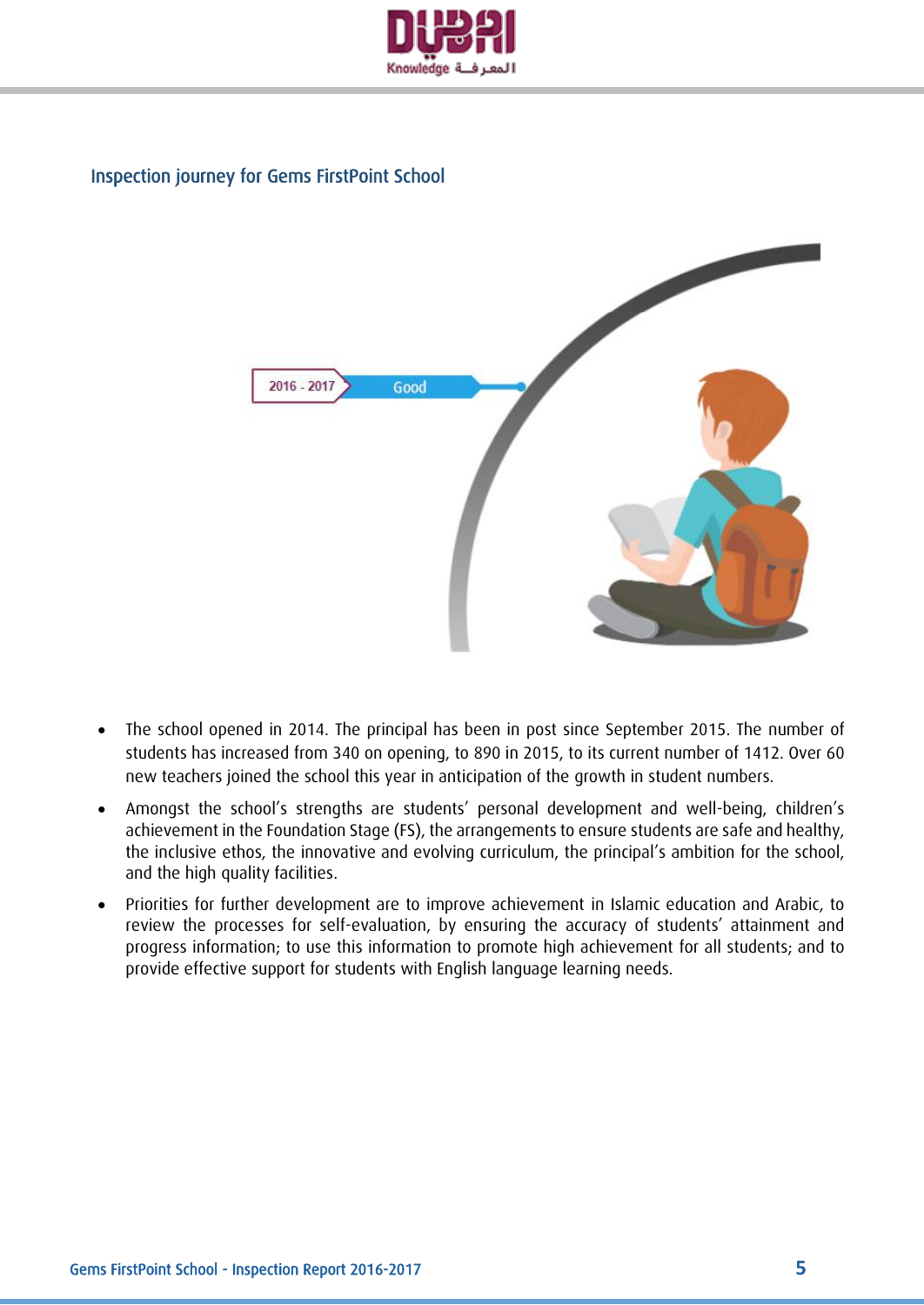



# Summary of inspection findings 2016-2017



Gems FirstPoint School was inspected by DSIB from 23 to 26 January 2017 . The overall quality of education provided by the school is good. The section below summarises the inspection findings for each of the six performance indicators described in the framework.

- Children in the Foundation Stage have very good learning skills and achieve well in English, mathematics and science. In other phases, learning skills are good but attainment and progress are variable. Attainment is weak in Islamic education and Arabic as a first language in secondary; Arabic as an additional language in primary and secondary; and post-16 science.
- Students' personal development is a strong feature of the school particularly with regard to their behaviour, their enjoyment of school and their healthy lifestyles. Students' social contribution, their work ethic and innovation skills, and their care for the environment are very well developed.
- The quality of teaching is good overall. It is more variable in Islamic education and Arabic, particularly in the secondary phase. In Arabic as an additional language, there are insufficient opportunities for students to practise their speaking skills. Teachers do not always provide appropriate challenge matched to individual needs, especially for higher achieving students. Assessment in Arabic is not accurately aligned to curriculum standards.
- The curriculum is well-designed and planned in most respects. It is effectively modified to meet the needs of most of the school's diverse population. However, in Arabic as an additional language, insufficient account is taken of the number of years students have been studying the language. In Islamic education students in the primary and secondary phases have limited opportunities for analysis and inference and for applying their learning to the real world.
- The school takes very seriously its responsibility for ensuring students are safe, healthy and wellsupported. As a result, students are happy in school. They feel secure and valued, and their attendance is very good. Support is generally good although there is insufficient targeted support for older students for whom English is an additional language.
- The principal, together with the support of other leaders and governors is ambitious for the school and is determined to ensure all students, regardless of background and ability, achieve their potential. Parents effectively play their part and are engaged in a positive partnership in the best interests of their children. The governors provide facilities of the highest quality and ensure a plentiful supply of appropriate resources.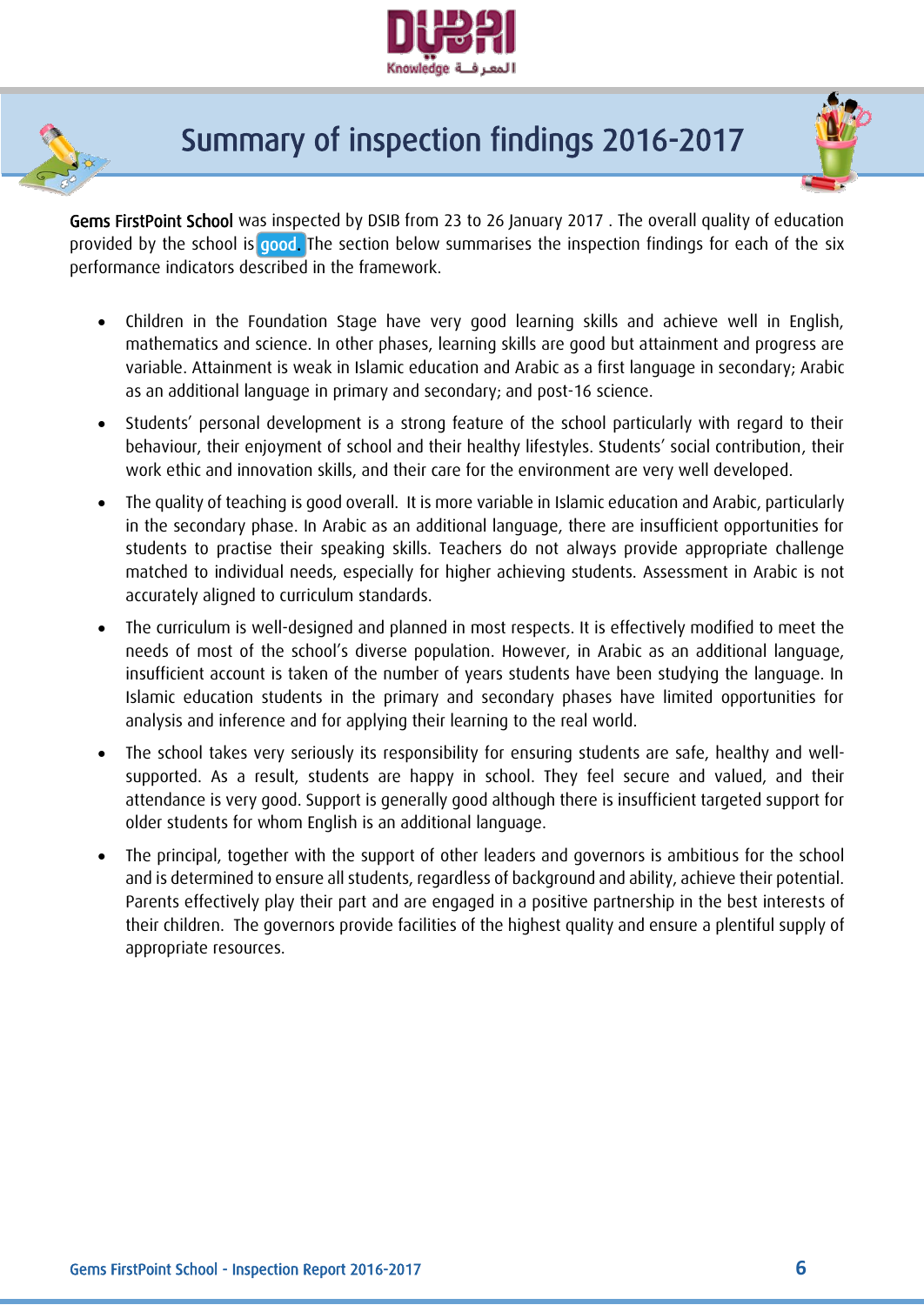

#### What the school does best

- Students enjoy learning very much. They are happy, healthy and extremely well-behaved. They are sensitive and show empathy towards the needs and differences of others.
- Children in the Foundation Stage achieve well in all subjects.
- The arrangements to ensure students are safe and healthy are outstanding.
- The school welcomes students of all abilities and caters well for their needs by providing an innovative and evolving curriculum.
- The principal has a clear and ambitious vision for the school and, with the governors' support, ensures there are ample staff and high quality facilities to enhance learning.

#### Recommendations

- Accelerate progress in order to raise attainment in Islamic education and Arabic by ensuring:
	- teachers have high expectations for all students in line with the curriculum
	- teachers have a clear focus on what they want students to learn in each lesson
	- students have regular opportunities to apply their learning to the real world.
- Improve the processes for self-evaluation by:
	- ensuring the accuracy of students' attainment and progress information
	- ensuring that this information assists in meeting students' learning needs when organising class groups
	- routinely monitoring students' attainment and progress across all year groups to consistently promote high achievement.
- Ensure that all students with English as an additional language, particularly in the secondary and post-16 phases, make optimal progress by:
	- providing sufficient targeted support
	- equipping all teachers with the strategies to meet these students' needs.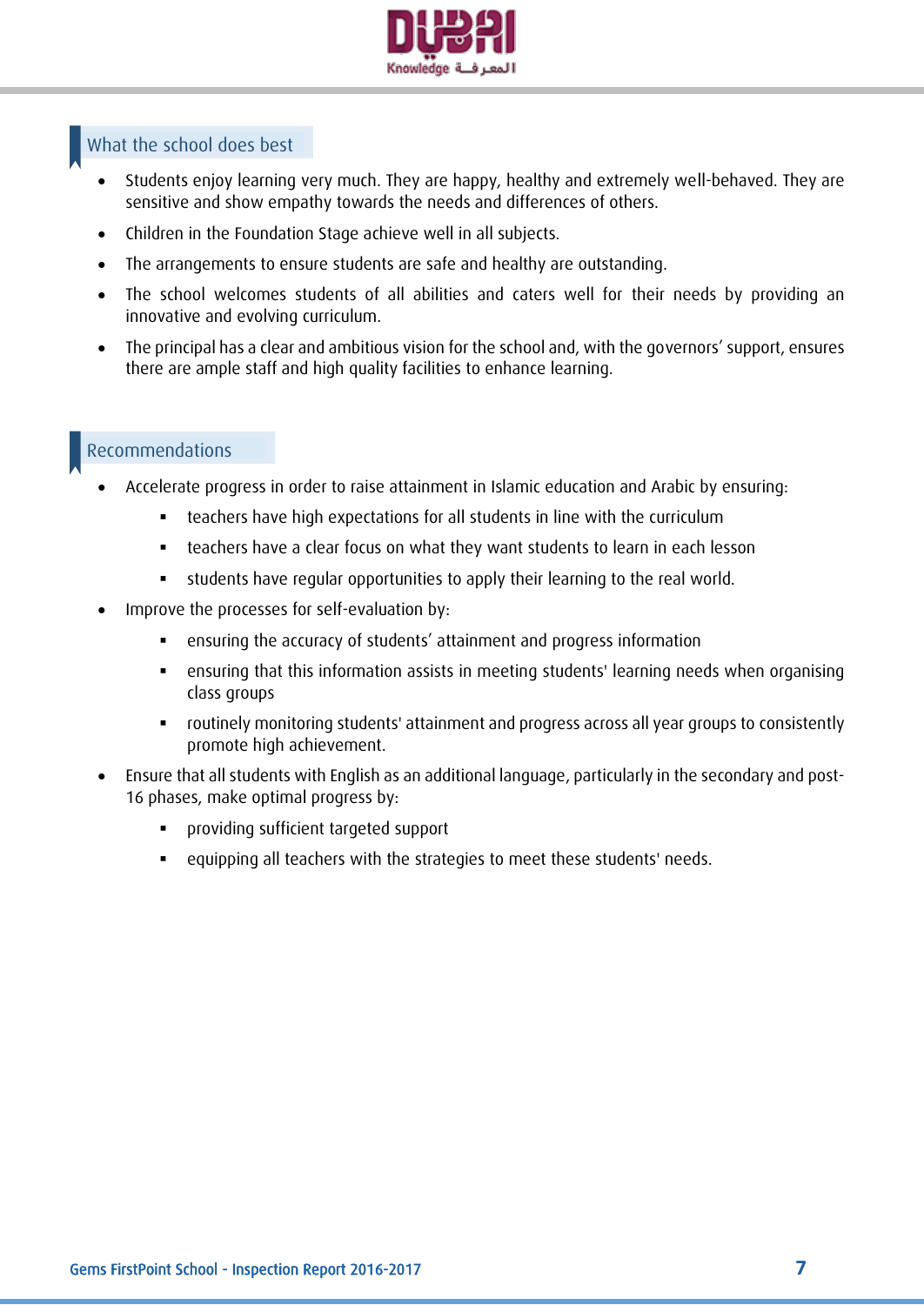

## National Agenda Parameter



In 2014, H.H. Sheikh Mohammed Bin Rashid Al Maktoum, Vice-President and Prime Minister of UAE, and Ruler of Dubai, launched the UAE National Agenda 2021, with education being a prime focus. The National Agenda includes two major objectives developed with the intention of placing the UAE among the most successful countries that provide world-class education. By 2021, it is expected that the UAE will feature in the top twenty countries in the 'Programme for International Student Assessment' (PISA) test and in the top fifteen countries in the 'Trends in Mathematics and Science Studies' (TIMSS) test.

In response to this, each participating school was issued a report on their students' performance in these international assessments and, in addition, they were provided with clear targets for improving their performance. In 2015, KHDA launched the National Agenda Parameter, which is a method for measuring and monitoring schools' progress towards achieving their individual National Agenda targets through the use of external benchmarking assessments.

#### The following section focuses on the impact of the National Agenda Parameter in meeting their targets:

- Attainment based on National Agenda parameter benchmarks is below expectations in English, mathematics and science.
- The school meets the registration requirements for the National Agenda Parameter.
- The school analyses the National Agenda Parameter reports and has a comprehensive action plan to improve the standard of education. Students' performance in international benchmark tests is analysed. Information relating to students' cognitive ability and potential is gathered for all students in the primary and secondary phases from Year 2. The use of this information by teachers and leaders to ensure that all students realise their full potential is developing. Outcomes from National Agenda parameter benchmark tests are available for all stakeholders including parents and students.
- Analyses of international benchmark tests are used to identify specific gaps and inconsistencies in the curriculum, such as the need for discrete guided reading sessions and for problem-solving in mathematics. However, the curriculum is not yet fully aligned to the requirements of TIMSS and PISA and the skills and abilities that students need in order to be globally competitive.
- Lesson plans now include reference to assessment data. The new curriculum for years 5 to 8 provides opportunities for students to link the core values with learning skills, make meaningful connections across the curriculum, to apply their learning to real life contexts and to be enterprising. They also have opportunities to attempt questions from international tests.
- Students can articulate their understanding of the National Agenda, and are developing their understanding of the skills they need, such as critical thinking, to achieve well in TIMSS and PISA. They can gather their own information from different sources, including technology, but their ability to evaluate their findings is limited. Students demonstrate that they are able to take risks and direct their own learning when provided with the opportunity to do so.

Overall, the school's improvement towards achieving its National Agenda targets meets expectations.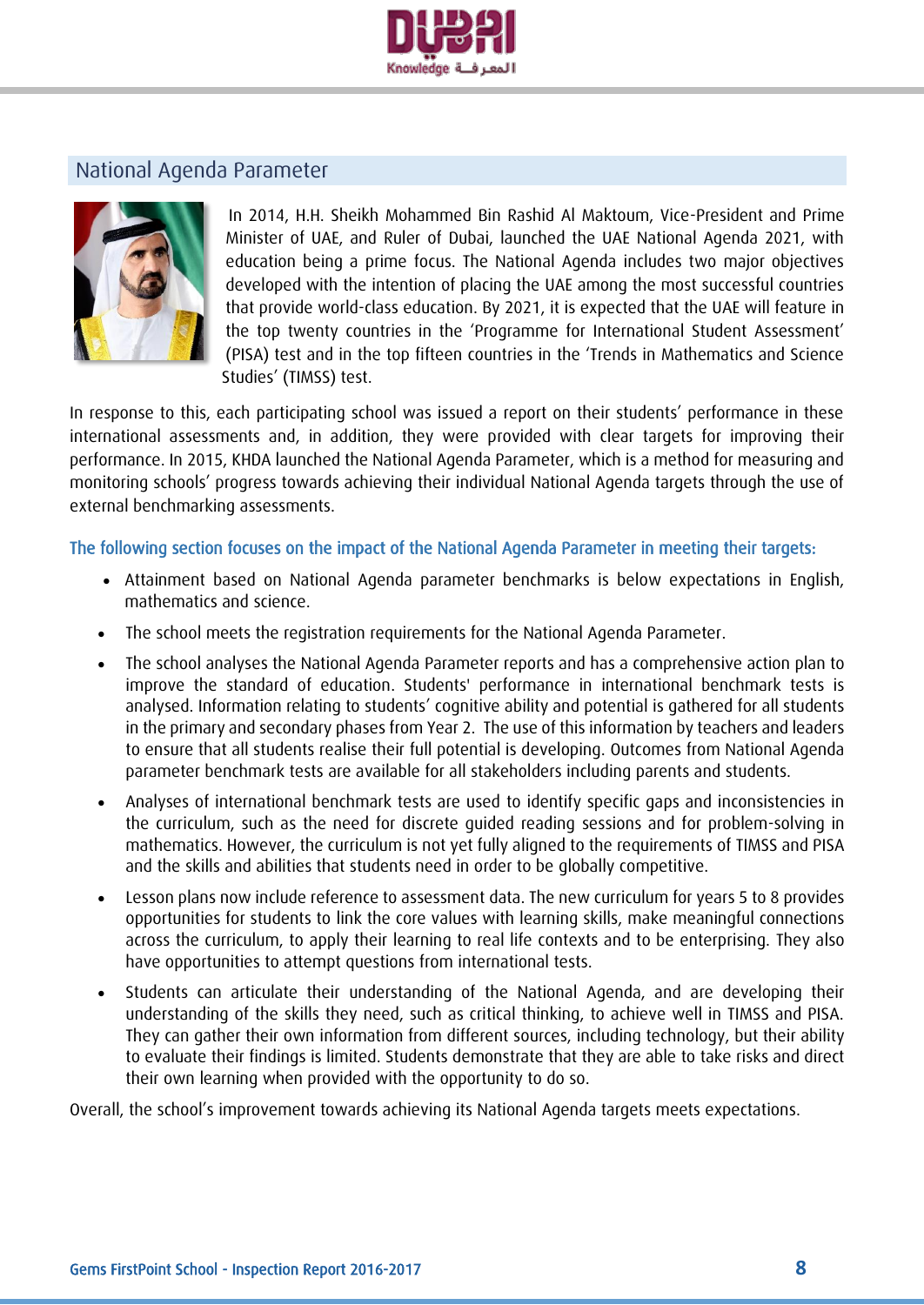

## Innovation in Education

The UAE Vision 2021 sets the aspiration for the UAE to be among the most innovative nations in the world. The National Innovation Strategy sets the context for 'innovation' and 'innovative leadership' and provides a basis for evaluating schools in order to deliver a worldclass education for all children in the UAE.



#### Promoting a culture of innovation:

 Students demonstrate a range of learning skills. The majority of teachers, especially those in secondary and post-16, promote independent learning and critical thinking. They pose questions to encourage students to reflect on, and solve, real life problems. Specialist teachers engage students in enterprise activities. The curriculum is regularly reviewed to ensure students are engaged in a range of activities related to the world of business and to develop skills such as leadership and team-building. The enterprise and technology curriculum is increasingly effective in promoting students' understanding of 21<sup>st</sup> century values and skills. The leadership team ensures an ongoing focus on innovation and research into best practice through, for example, links with the Singularity University and Project Zero.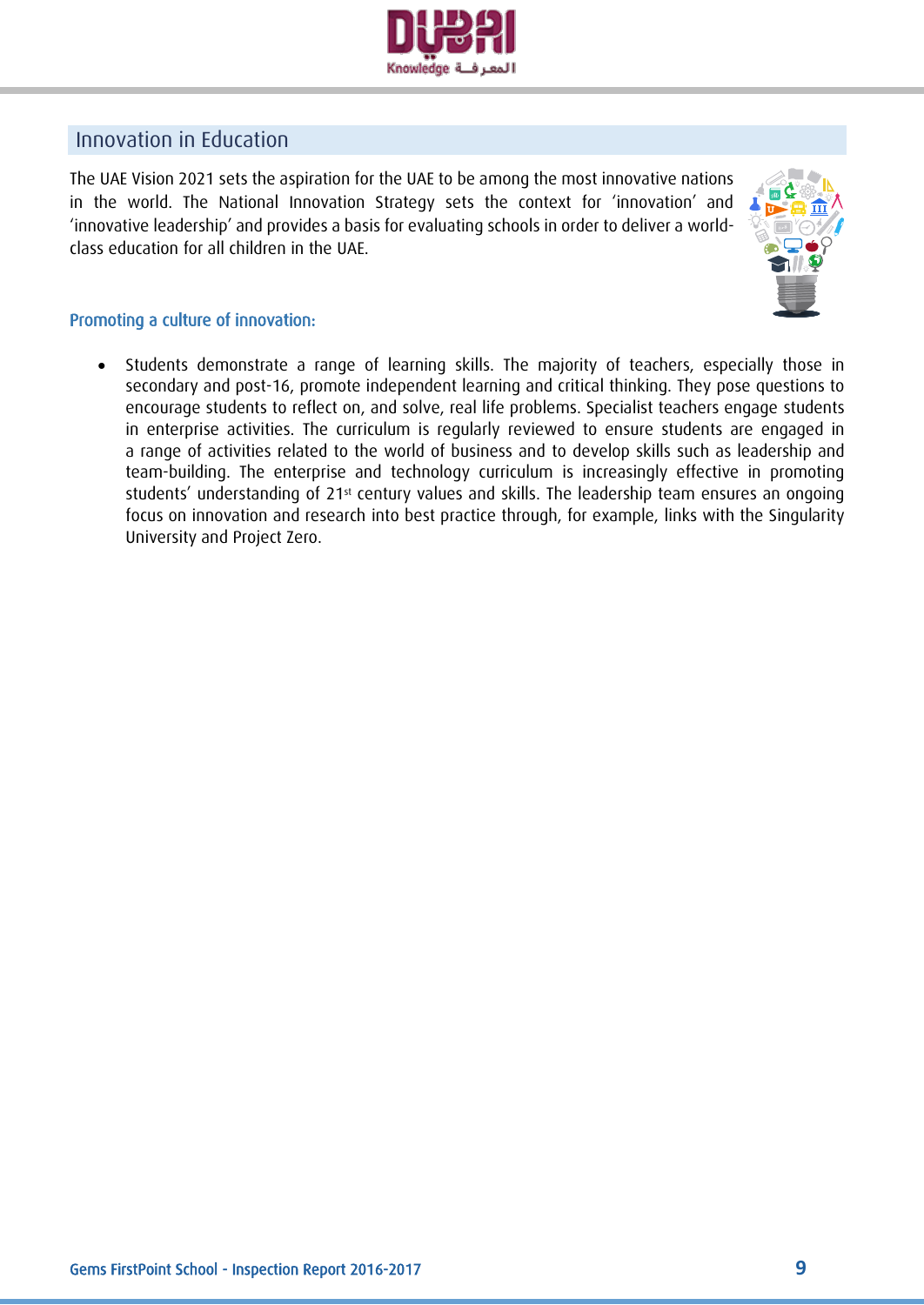

## Overall school performance

## Good

| 1 Students' achievement                                                                                                                                               |            |                            |            |            |                |
|-----------------------------------------------------------------------------------------------------------------------------------------------------------------------|------------|----------------------------|------------|------------|----------------|
|                                                                                                                                                                       |            | Foundation<br><b>Stage</b> | Primary    | Secondary  | Post-16        |
| <b>Islamic education</b>                                                                                                                                              | Attainment | Not applicable             | Acceptable | Weak       | Acceptable     |
|                                                                                                                                                                       | Progress   | Not applicable             | Acceptable | Acceptable | Good           |
| Arabic as a first<br>language                                                                                                                                         | Attainment | Not applicable             | Acceptable | Weak       | Acceptable     |
|                                                                                                                                                                       | Progress   | Not applicable             | Acceptable | Acceptable | Good           |
| Arabic as an<br>additional language                                                                                                                                   | Attainment | Not applicable             | Weak       | Weak       | Not applicable |
|                                                                                                                                                                       | Progress   | Not applicable             | Acceptable | Acceptable | Not applicable |
| English                                                                                                                                                               | Attainment | Good                       | Acceptable | Acceptable | Acceptable     |
|                                                                                                                                                                       | Progress   | Very good                  | Good       | Good       | Acceptable     |
| <b>Mathematics</b>                                                                                                                                                    | Attainment | Good                       | Acceptable | Good       | Acceptable     |
| $\begin{array}{c}\n\sqrt{x} & \mathbf{B} & \mathbf{B} \\ \hline\n\vdots & \mathbf{B} & \mathbf{B} \\ \hline\n\vdots & \mathbf{B} & \mathbf{B} \\ \hline\n\end{array}$ | Progress   | Good                       | Good       | Good       | Good           |
| <b>Science</b><br>۰.                                                                                                                                                  | Attainment | Good                       | Acceptable | Good       | Weak           |
| Æ                                                                                                                                                                     | Progress   | Good                       | Good       | Good       | Good           |
|                                                                                                                                                                       |            |                            |            |            |                |

|                 | <b>Foundation</b><br><b>Stage</b> | Primary | Secondary | <b>Post-16</b> |
|-----------------|-----------------------------------|---------|-----------|----------------|
| Learning skills | Very good                         | Good    | Good      | Good           |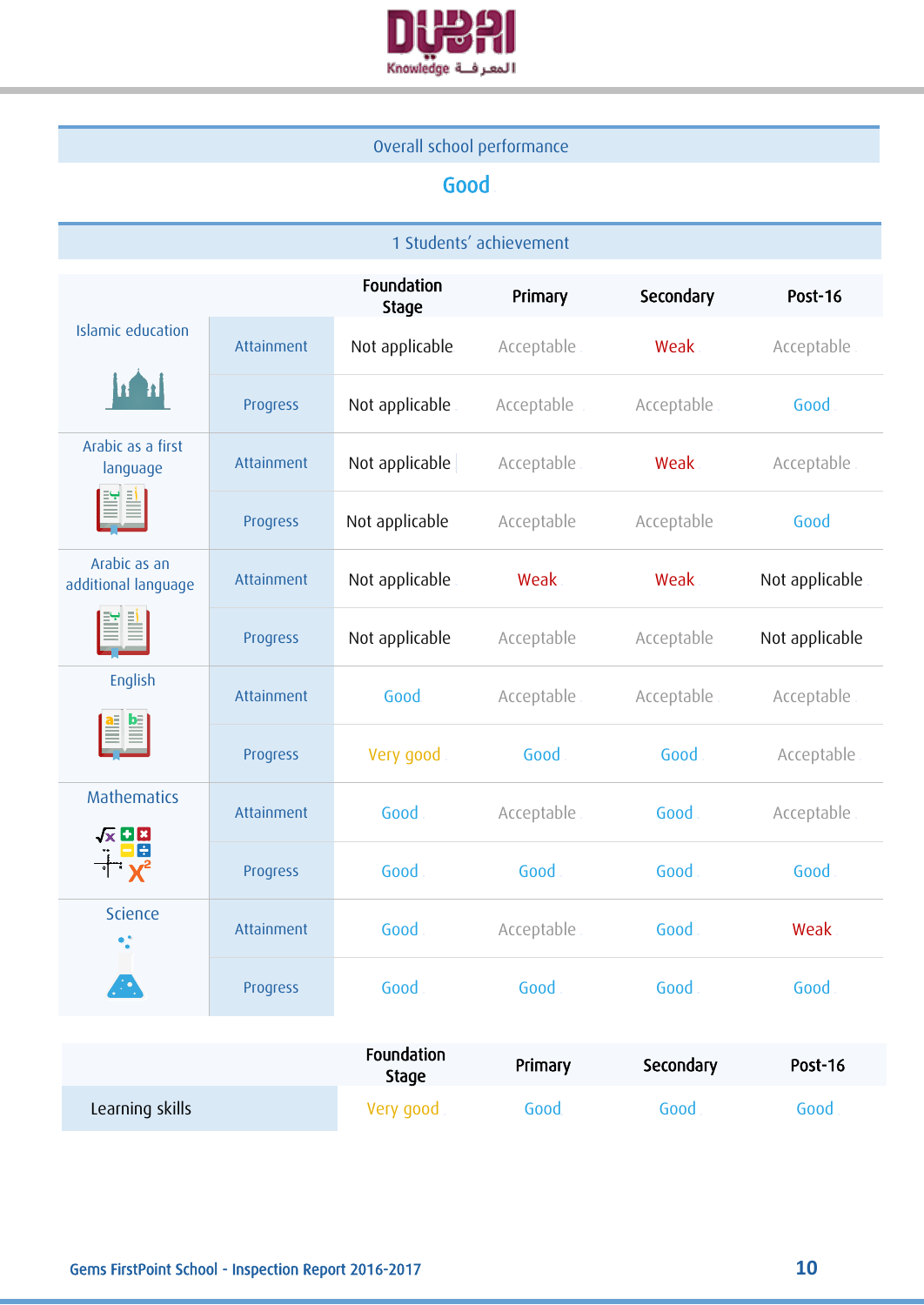

| 2. Students' personal and social development, and their innovation skills         |                            |             |           |             |
|-----------------------------------------------------------------------------------|----------------------------|-------------|-----------|-------------|
|                                                                                   | Foundation<br><b>Stage</b> | Primary     | Secondary | Post-16     |
| Personal development                                                              | Outstanding                | Outstanding | Very good | Outstanding |
| Understanding of Islamic values<br>and awareness of Emirati and<br>world cultures | Good                       | Good        | Good      | Very good   |
| Social responsibility and innovation<br>skills                                    | Very good.                 | Very good   | Very good | Good        |

| 3. Teaching and assessment      |                                   |         |           |         |
|---------------------------------|-----------------------------------|---------|-----------|---------|
|                                 | <b>Foundation</b><br><b>Stage</b> | Primary | Secondary | Post-16 |
| Teaching for effective learning | Good                              | Good    | Good      | Good    |
| Assessment                      | Good                              | Good    | Good      | Good    |

| 4. Curriculum                           |                            |           |           |           |
|-----------------------------------------|----------------------------|-----------|-----------|-----------|
|                                         | Foundation<br><b>Stage</b> | Primary   | Secondary | Post-16   |
| Curriculum design and<br>implementation | Very good.                 | Good      | Good      | Very good |
| Curriculum adaptation                   | Very good                  | Very good | Very good | Very good |

| 5. The protection, care, quidance and support of students                           |                            |                              |             |             |
|-------------------------------------------------------------------------------------|----------------------------|------------------------------|-------------|-------------|
|                                                                                     | Foundation<br><b>Stage</b> | Primary                      | Secondary   | Post-16     |
| Health and safety, including<br>arrangements for child protection /<br>safeguarding | Outstanding                | Outstanding                  | Outstanding | Outstanding |
| Care and support                                                                    | Very good                  | Very good                    | Very good   | Very good   |
|                                                                                     |                            |                              |             |             |
|                                                                                     |                            | 6. Leadership and management |             |             |
| The effectiveness of leadership                                                     | Good                       |                              |             |             |
| School self-evaluation and improvement planning                                     |                            | Acceptable                   |             |             |
| Parents and the community                                                           |                            | Good                         |             |             |
| Governance                                                                          |                            | Good                         |             |             |
| Management, staffing, facilities and resources                                      |                            | Very good                    |             |             |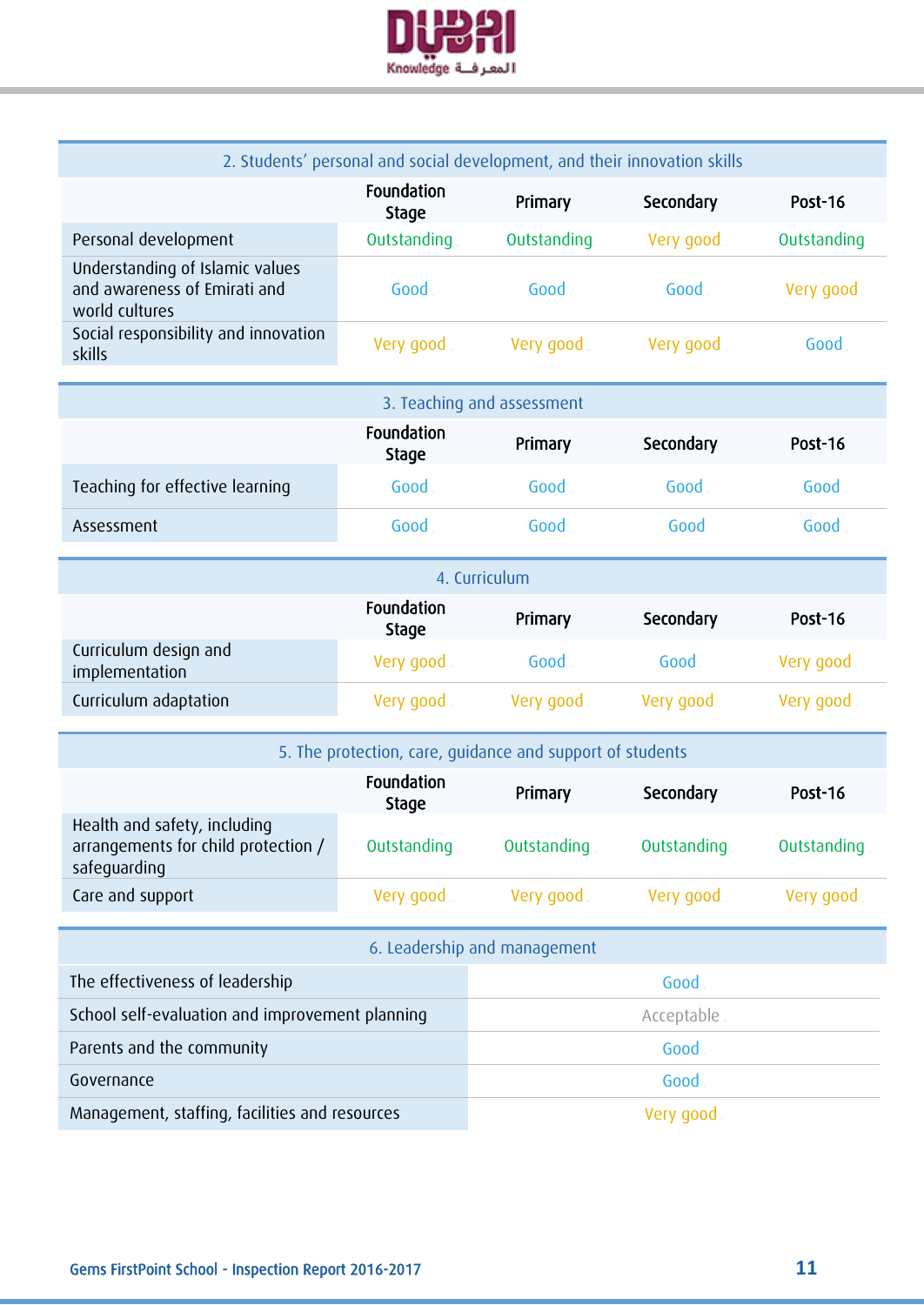

# Main inspection report



## <span id="page-11-0"></span>1. Students' achievement

| <b>Foundation Stage</b>          |                |                |  |  |
|----------------------------------|----------------|----------------|--|--|
| Subjects                         | Attainment     | Progress       |  |  |
| <b>Islamic education</b>         | Not applicable | Not applicable |  |  |
| Arabic as a first language       | Not applicable | Not applicable |  |  |
| Arabic as an additional language | Not applicable | Not applicable |  |  |
| <b>English</b>                   | Good           | Very good      |  |  |
| <b>Mathematics</b>               | Good           | Good           |  |  |
| <b>Science</b>                   | Good           | Good           |  |  |

- Children enter school with limited skills in speaking English and a large majority make better than expected progress in relation to the curriculum standards. In FS1 they listen carefully, learn a range of vocabulary and follow instructions about school routines. Children quickly learn initial letters in words and enjoy listening to stories. By FS2 they recognise and read words and confidently talk about book characters. They listen to stories with increasing understanding and make up rhyming sentences. Children's independent writing skills are developing at an age appropriate level.
- In mathematics, the majority of children make better than expected progress from their starting points and reach a good level of knowledge and skills. They make shape pictures and describe their properties. They use appropriate vocabulary to describe their measurements of the beans they are growing. FS1 children link their knowledge about numbers to stories, for example, to talk about the amount of food eaten by a hungry caterpillar. By FS2 they have an increasing knowledge of numbers and counting, and can order numbers to at least twenty.
- FS children make good progress in science and the majority reach levels that are above curriculum expectations. In FS1, they know that creatures can have different kinds of body coverings and different kinds of feet. Children know frogs live near water and worms and beetles near or in soil. In FS2, their improving language skills enable them to make good progress in understanding more complex words such as habitat and life cycle. They are beginning to use observation skills, particularly in free flow lessons. Children are beginning to use technology toys and enjoy finding out how they work.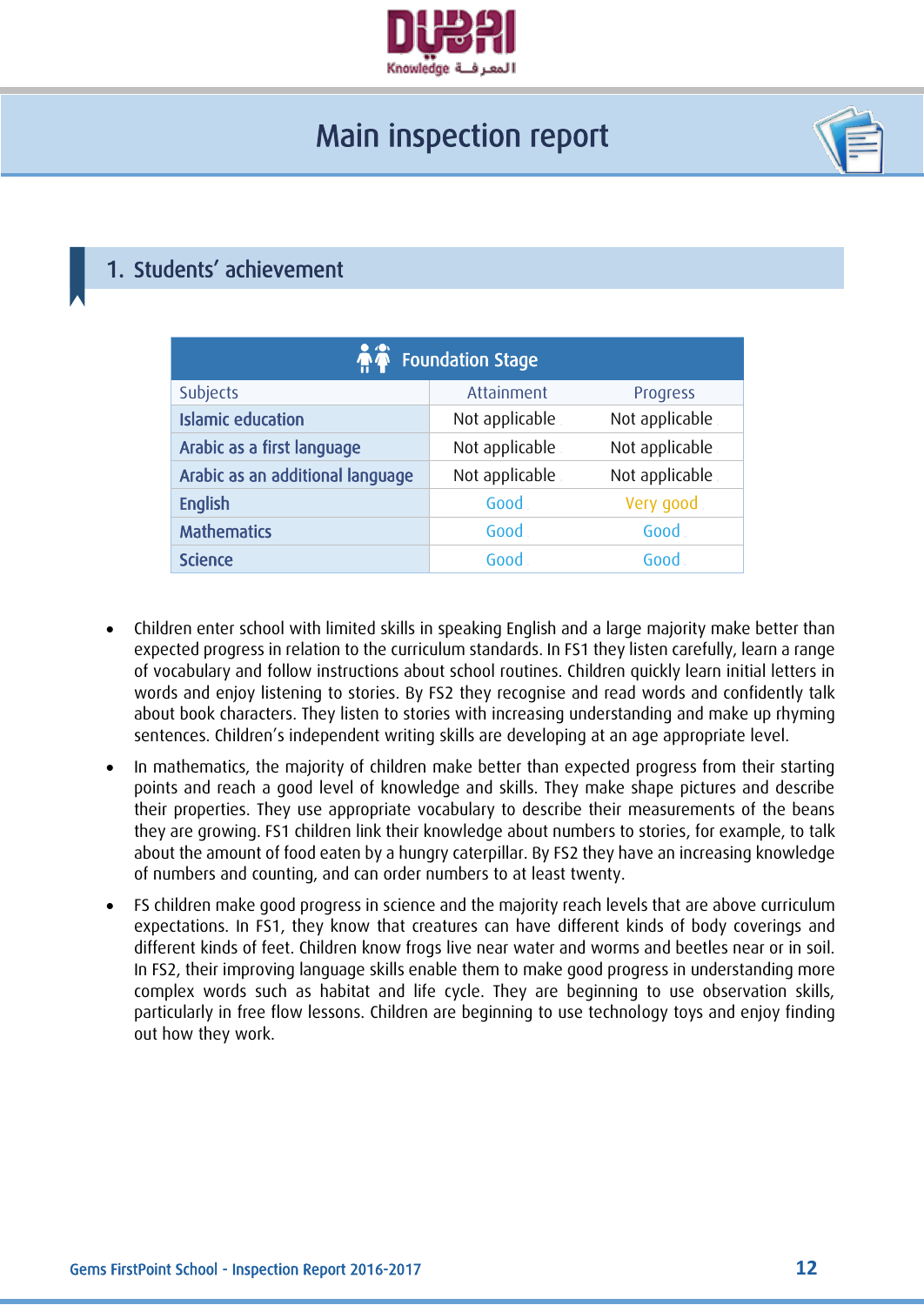

| <b>Timary</b>                    |            |            |  |  |  |
|----------------------------------|------------|------------|--|--|--|
| <b>Subjects</b>                  | Attainment | Progress   |  |  |  |
| <b>Islamic education</b>         | Acceptable | Acceptable |  |  |  |
| Arabic as a first language       | Acceptable | Acceptable |  |  |  |
| Arabic as an additional language | Weak       | Acceptable |  |  |  |
| <b>English</b>                   | Acceptable | Good       |  |  |  |
| <b>Mathematics</b>               | Acceptable | Good       |  |  |  |
| <b>Science</b>                   | Acceptable | Good       |  |  |  |

- In Islamic education, most students demonstrate levels of knowledge, skills and understanding in line with the Ministry of Education curriculum expectations. They know and understand the Pillars of Islam and Iman. However, their skills in reciting and memorising the prescribed verses from the Holy Qur'an are insecure, particularly for non-Arabs. In lessons, students make acceptable progress. They can provide reasons why Muslims should follow the rules and guidance of the Holy Qur'an, but make limited connections between Islamic values and their daily lives. Overall, non- Arab students make better progress from their starting points.
- In Arabic as a first language, most students attain the expected levels in listening and speaking. Internal assessment information shows that most students make expected progress, but this is more variable in lessons and in their recent work. Whilst students in the lower grades make better progress, only a minority of students across the phase speak fluently. Most have limited vocabulary and their writing is limited to copying short answers. A few older students can write short summaries and paragraphs reasonably well.
- In Arabic as an additional language, most students demonstrate levels of attainment that are below curriculum expectations considering their years of study. A majority of students understand the main points from a short passage of familiar language. A minority of students are confident in reading, understanding and writing a few short sentences using familiar expressions. In lessons, their progress is acceptable. They can hold a short conversation about familiar sports using visual clues for support. Their ability to complete simple sentences using familiar verbs is developing.
- In English, most students attain in line with expected national and international standards. Some exceed this despite one third being additional language learners. Students make good progress particularly in their speaking and comprehension skills. Year 1 students, for example, can use nouns and adjectives to describe personality and appearance. Students read with increasing clarity, and are developing their writing abilities across the phase. In Year 6, they make very good progress. Students with special educational needs and disabilities (SEND) progress equally well.
- In mathematics, most students' attainment is in line with the National Curriculum expectations although it fluctuates across year groups. Internal assessments indicate that the majority of students achieve above curriculum standards in all year groups. However, international benchmarks reveal levels of attainment that are significantly below expectations for most students, except in Year 2 where outcomes are well above. Students demonstrate knowledge of a range of mathematical concepts and skills that are relevant and appropriate to their age. In lessons and their recent work, the majority of students make better than expected progress over the phase.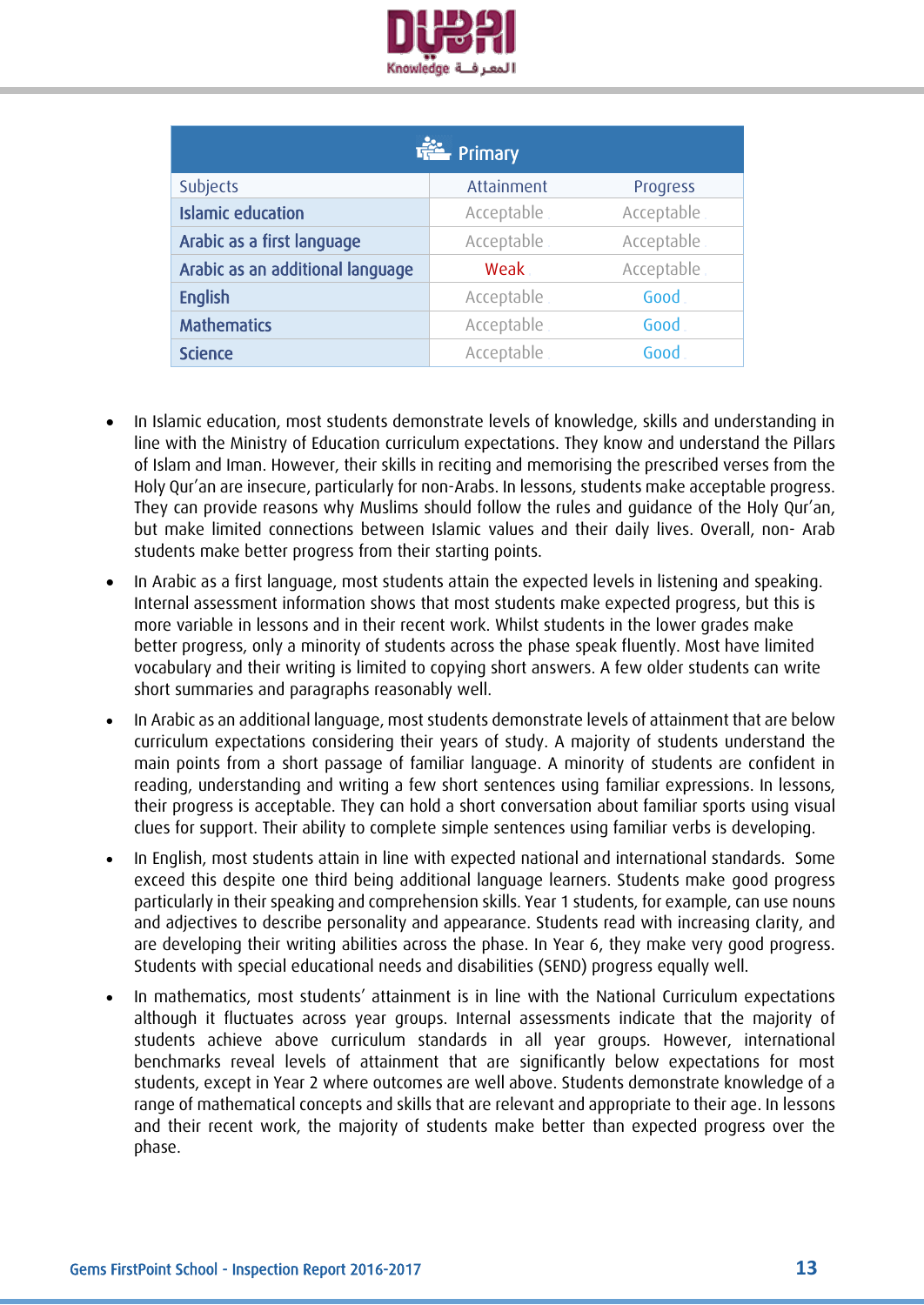

 In science, internal assessments indicate that most students reach levels that are in line with curriculum expectations. However, these results do not align with those from external benchmark assessments where a large minority of students do not reach international expectations. In lessons and in their recent work, the majority of students make better than expected progress. Their skills in working scientifically are secure and they are able to carry out simple experiments

| Secondary                        |            |            |  |  |  |
|----------------------------------|------------|------------|--|--|--|
| Subjects                         | Attainment | Progress   |  |  |  |
| <b>Islamic education</b>         | Weak       | Acceptable |  |  |  |
| Arabic as a first language       | Weak       | Acceptable |  |  |  |
| Arabic as an additional language | Weak       | Acceptable |  |  |  |
| <b>English</b>                   | Acceptable | Good       |  |  |  |
| <b>Mathematics</b>               | Good       | Good       |  |  |  |
| <b>Science</b>                   | Good       | Good       |  |  |  |

- In Islamic education, most students attain levels that are below curriculum expectations. Only a minority of students can confidently apply the correct recitation rules of the Holy Qur'an. Their ability to infer, illustrate and apply Islamic values is insecure. Students make acceptable progress in developing their knowledge of the differences between the Zakat and Sadakah and how to calculate Zakat. However, they are not always secure in using critical thinking skills when asked to apply Islamic concepts to their lives. Non- Arab students make better progress.
- In Arabic as a first language, the majority of students attain levels below curriculum expectations. Most students can understand standard Arabic but they respond using dialect and a limited vocabulary to express their ideas. Most students make expected progress against lesson learning objectives. Their writing skills are limited to copying short answers, with only a few students able to write short summaries and paragraphs. They have difficulty understanding and interpreting curriculum prescribed poems.
- In Arabic as an additional language, most students' work is below expected curriculum standards. Only a minority of students can answer simple, familiar questions using standard Arabic. They have limited vocabulary and need the support of visual prompts. Students make adequate progress in developing their listening, responding and speaking skills. They can repeat words and phrases and demonstrate awareness of basic sound patterns. In reading and writing, they understand the main points from a topic and can write a few short sentences using familiar words and phrases.
- In English, the majority of students make good progress from their starting points and most attain levels in line with international standards and curriculum expectations. Most students speak confidently and engage in purposeful discussions, developing persuasive arguments. They obtain information from texts and are progressing well in analysing settings and characters. Most apply grammar and punctuation rules effectively in short written reports and news articles. Their writing skills vary in quality, as does the presentation of their work. Students' ability to produce extended pieces of writing is under-developed.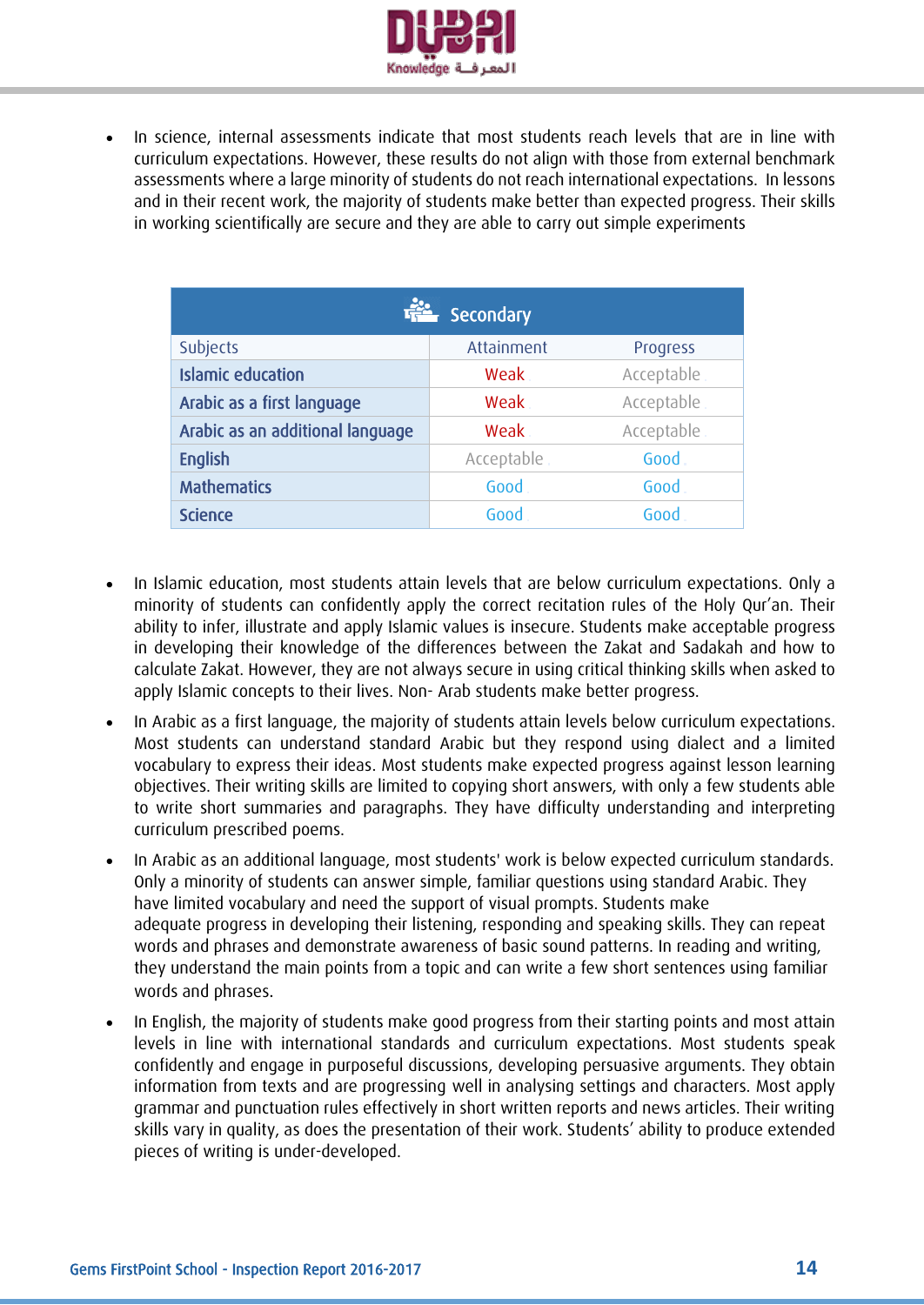

- In mathematics, the majority of students attain levels that are above curriculum expectations. Internal assessments indicate that attainment is above expectations for a large majority of students but this is not reflected in international benchmark results. In their lessons and their recent work, students demonstrate secure understanding of a range of mathematical concepts and skills, reflecting good progress from their starting points and over time.
- In science, attainment is good when measured against external international benchmarks. Internal assessments indicate that attainment is very good and improves as students move through the secondary phase. In their recent work, students show a good level of attainment that is not always evident in lessons. Students in the lower secondary phase, and those who have recently joined the school, have gaps in their knowledge and understanding. A large majority of students make better than expected progress, but progress is slower for those who are most able.

| <b>Post-16</b>                   |                |                |  |  |  |
|----------------------------------|----------------|----------------|--|--|--|
| <b>Subjects</b>                  | Attainment     | Progress       |  |  |  |
| <b>Islamic education</b>         | Acceptable     | Good           |  |  |  |
| Arabic as a first language       | Acceptable     | Good           |  |  |  |
| Arabic as an additional language | Not applicable | Not applicable |  |  |  |
| <b>English</b>                   | Acceptable     | Acceptable     |  |  |  |
| <b>Mathematics</b>               | Acceptable     | Good           |  |  |  |
| <b>Science</b>                   | Weak           | Good           |  |  |  |

- In Islamic education, the majority of students make better than expected progress from their starting points and most attain levels that are in line with curriculum standards. Generally, they have a strong knowledge of Islamic concepts and they understand Islamic morals and values. They can apply their learning to real life situations reasonably well, but have limited knowledge of the interpretation of Holy Qur'an and Hadeeth. Recitation skills are satisfactory. Most non-Arab students understand Sharia and Fiqh.
- In Arabic as a first language, most students attain levels that are in line with curriculum expectations. In listening, they understand and report accurately what they have heard. They make presentations using standard Arabic and evaluate their work. They express their ideas and feelings with increasing confidence. The majority can write with few grammatical mistakes. Their oral language skills are progressing steadily, but they do not regularly read independently. In lessons, the majority of students make better than expected progress against appropriate learning objectives.
- In English, most of the very small number of Year 12 students make expected progress and attain levels in line with national and international standards. In English Literature lessons, students are beginning to apply critical thinking skilfully in analysing and discussing authors' techniques. In both English literature and English language lessons, students demonstrate a developing knowledge of language structure. They increasingly use a range of research techniques. They read accurately, but they do not write texts of sufficient length and complexity.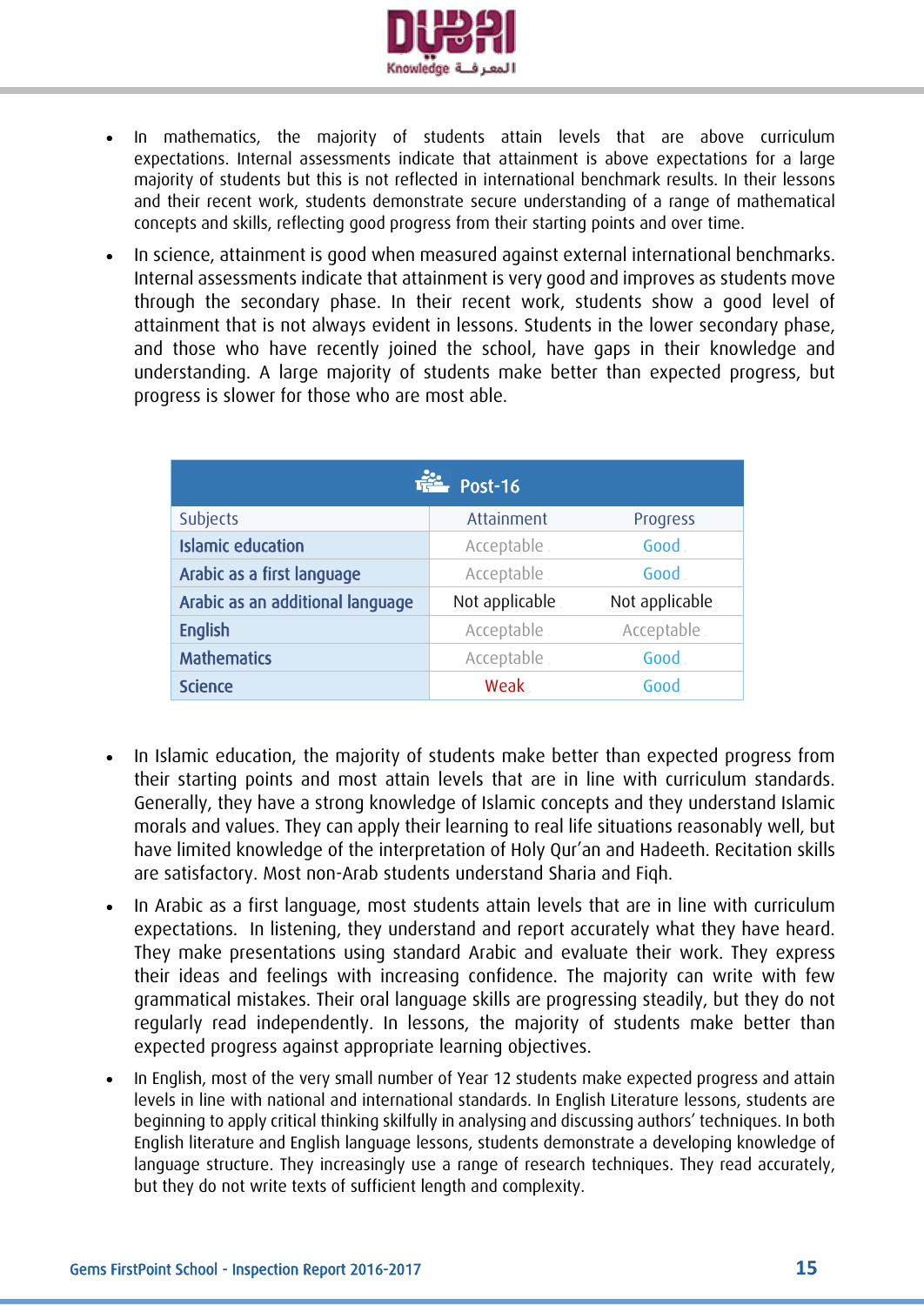

- In mathematics, students recently embarked on the AS level course in Year 12. In lessons and their recent work, the majority make better than expected progress from their starting points and reach the expected AS level of attainment.
- In science, internal tests indicate that the large majority of students attain below expected curriculum standards and, in lessons, attainment is weak. All post-16 students are new to the school, and have considerable gaps in their knowledge and understanding. Consequently, their predicted grades for AS level are below expected levels. There are no external national examination results as the school has a year 12 cohort for the first time. However, internal assessment data and observations in lessons show that students make good progress from their low starting points, although this has not yet had time to produce higher attainment.

|                 | Foundation<br><b>Stage</b> | Primary | Secondary | Post-16 |
|-----------------|----------------------------|---------|-----------|---------|
| Learning skills | Very good                  | Good    | Good      | Good    |

- Across the school, students are motivated and eager to learn. In the FS in particular, children take responsibility for their own activities in learning zones, working and organising resources without supervision. Students often use 'confidence ladders' to assess their knowledge before, during and at the end of lessons. However, in some lessons, students are unsure about how to improve their work.
- Students collaborate in groups and pairs. They listen well, suggest ideas and confidently talk about their work. FS children organise projects such as building a house, making decisions about where the windows should go and what should be built first. Across the school, students readily contribute ideas in discussions. In group tasks, where resources are limited, learning skills are less well developed.
- Students are beginning to relate learning to everyday life and the UAE context. For example, they apply vocabulary about size when making tall models of the Burj Khalifa. In primary science, students discuss the importance of having a healthy heart and the incidences of heart disease in the UAE, and they build models to show their understanding of how a heart works.
- Across the school, there is a rich learning environment through which students are becoming skilful at finding out information for themselves. For example, primary students are enterprising when designing a new chocolate bar, and confidently use specialised vocabulary. Older students discuss the importance of research, and increasingly use critical thinking skills. These skills are improving in all other phases.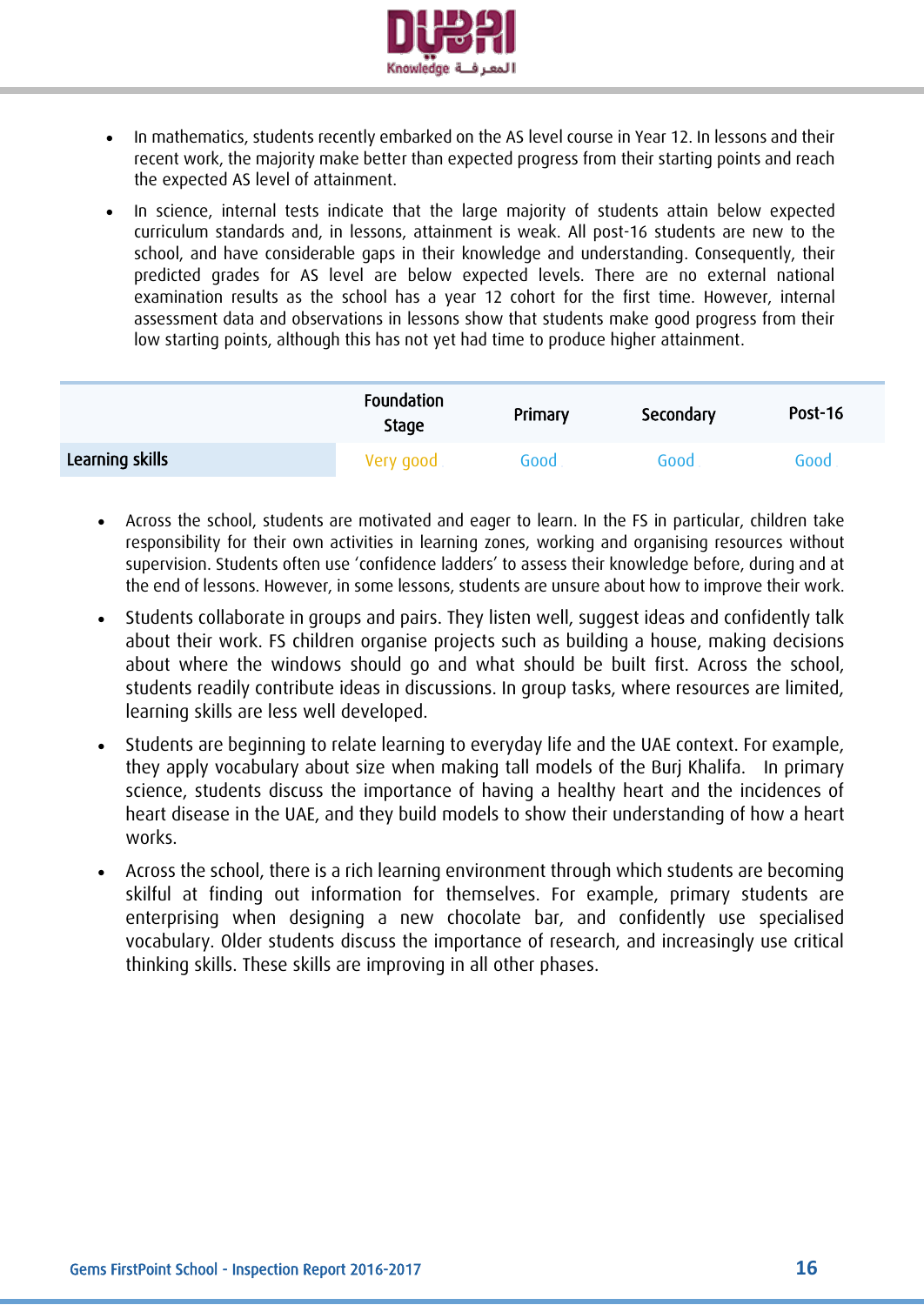

## <span id="page-16-0"></span>2. Students' personal and social development, and their innovation skills

|                      | <b>Foundation</b><br><b>Stage</b> | Primary     | Secondary | Post-16     |
|----------------------|-----------------------------------|-------------|-----------|-------------|
| Personal development | Outstanding                       | Outstanding | Very good | Outstanding |

- Students demonstrate highly positive attitudes towards school. They respond well to opportunities to participate in class discussions. FS and lower primary children are particularly motivated to learn. A Year 5 class showed creativity in leading a stimulating Key Stage 1 assembly that promoted the school's core values, including positive attitudes to learning and care for others.
- Almost all students, across the phases, demonstrate exemplary behaviour. They show self-discipline and consistently follow school procedures, with older students acting as role models for younger students. Occasional incidents of minor bad behaviour, which occur mainly in the secondary phase of the school, are quickly resolved.
- Relationships amongst staff and students are very positive and caring. Students are respectful, relaxed and confident in interacting with their teachers and visitors to the school. They are very supportive of each other and often encourage others to succeed in sports and in class. They appreciate the diverse range of backgrounds, languages and cultures that make up the school community.
- Students are very aware of the choices they should make to remain healthy and safe. This includes eating healthily and taking regular exercise through participating in the many after school sports activities. Students are knowledgeable about the positive impact this has on their lives. Older students help raise awareness for younger students, by acting as role models.
- Overall, attendance is very good. Younger students respond very positively to the school's focus on promoting good attendance and punctuality. This is particularly evident in the enthusiasm demonstrated when chosen as the 'best attending class of the week'.

|                                                                                   | <b>Foundation</b><br><b>Stage</b> | Primary | Secondary | Post-16   |
|-----------------------------------------------------------------------------------|-----------------------------------|---------|-----------|-----------|
| Understanding of Islamic values and<br>awareness of Emirati and world<br>cultures | Good                              | Good    | Good      | Very good |

- Students have clear respect and appreciation for Islamic values. They understand the features and impact of those values on daily life in the UAE. Students across the school organise and participate in Islamic events such as the Ramadan charity campaign. The values of tolerance and compassion prevail throughout the school.
- Students have a good knowledge of and appreciation for the Emirati heritage. They show respect for the National Anthem. They enthusiastically participate in events linked to the UAE, such as National Day, Flag Day and Martyrs' Day.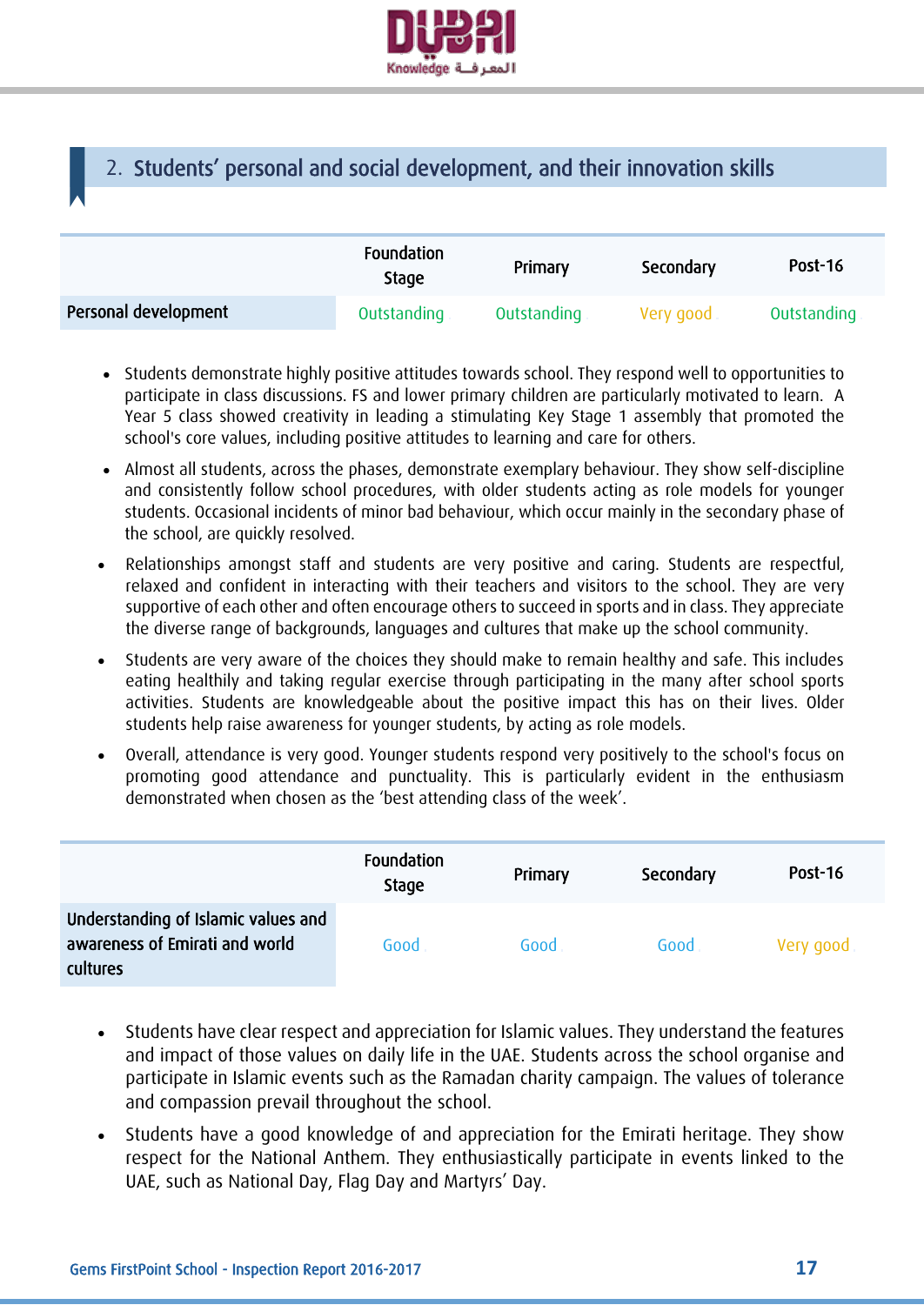

 Students are proud of their own culture and show respect for the many other cultures and nationalities within the school. Post-16 students have a very good understanding of food, music, art and literature from other cultures. In assemblies, students make presentations about world cultures celebrations such as Chinese New Year, Australia Day and Remembrance Day in the United Kingdom.

|                                                | Foundation<br><b>Stage</b> | Primary   | Secondary | Post-16 |
|------------------------------------------------|----------------------------|-----------|-----------|---------|
| Social responsibility and innovation<br>skills | Very good                  | Very good | Very good | Good    |

- Students contribute willingly to the life of the school and wider community. They volunteer, initiate and lead activities, such as the International Day celebration, and they support charitable activities. Students embrace the leadership opportunities the school provides, for example, to act as digital leaders, student directors and ambassadors. They increasingly participate in charity work and local community events, in partnership with the Parents' Council.
- Students show a positive work ethic and have high aspirations. In the FS, primary and secondary phases, they are becoming more self-disciplined, resilient and socially skilled. They are developing the skills to innovate and be creative through activities such as the annual Enterprise Day. Students also participate in the 'Global Innovative Challenge' and the 'Makers' Day', to demonstrate their newly-acquired skills. In the post-16 phase, these skills are underdeveloped.
- Students care for their school and respond enthusiastically to conservation opportunities by reducing, reusing and recycling, for example, through the Eco-Club. They reflect on the environmental challenges facing the UAE. In the primary phase, students learn about the 'Dubai Desert Rose City' project. Students also take part in schemes to support the environment such as 'Clean the World Campaign' and the 'Healthy Children 2021' initiative.

<span id="page-17-0"></span>

| 3. Teaching and assessment      |                            |         |           |         |
|---------------------------------|----------------------------|---------|-----------|---------|
|                                 |                            |         |           |         |
|                                 | Foundation<br><b>Stage</b> | Primary | Secondary | Post-16 |
| Teaching for effective learning | Good                       | Good    | Good      | Good    |

 Most teachers have sound knowledge of their subjects and the phase they teach. FS teachers clearly understand the importance of learning through play. The school is making effective use of the expertise of secondary teachers to enhance primary teachers' skills in some specialist subjects. Teachers generally explain things well to students, and in the secondary and post-16 phases, most teachers provide valuable guidance on preparing for examinations.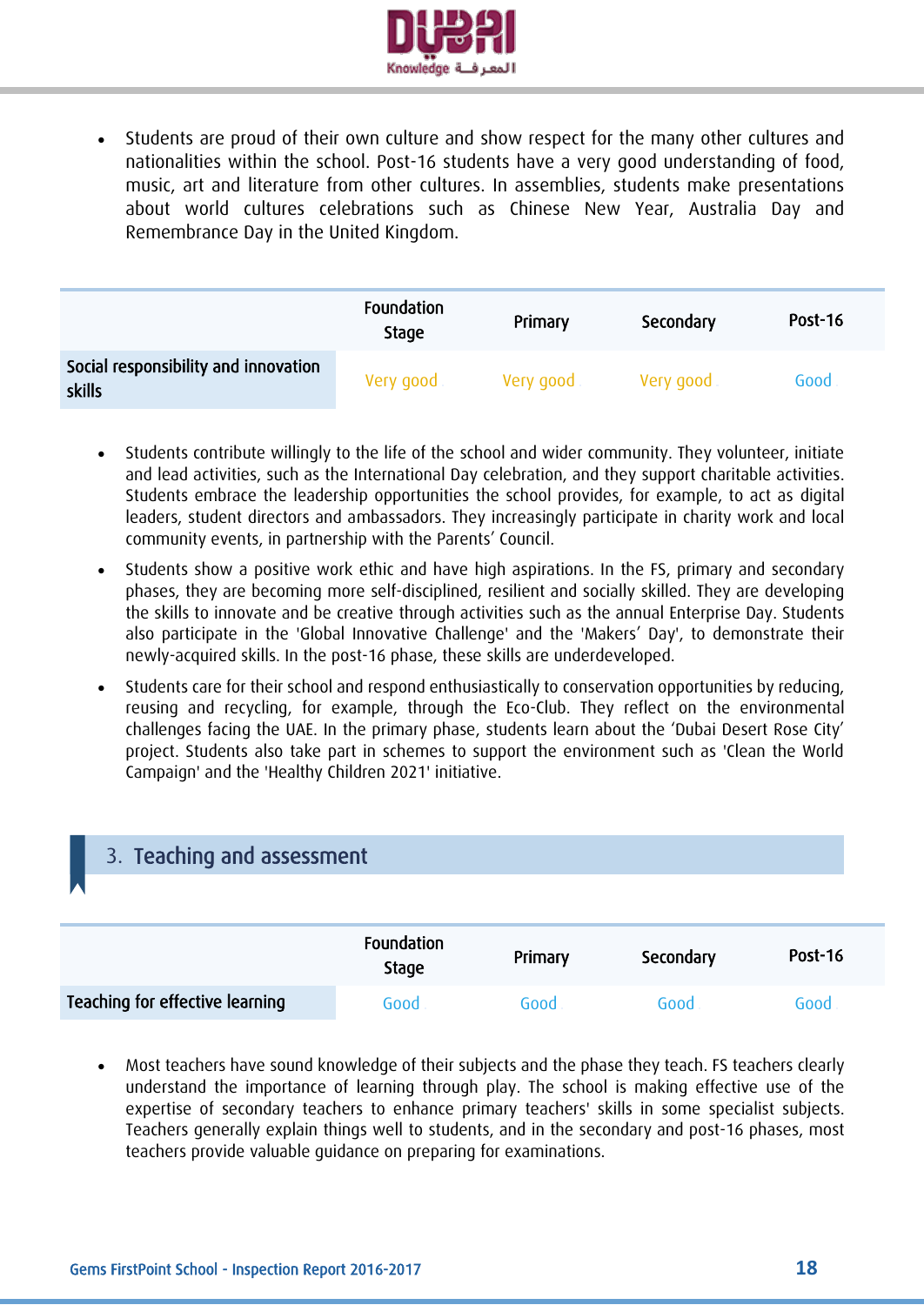

- The structured format of lesson planning supports a consistent approach with a clear focus on learning. In the better lessons, teachers ensure that students know what is expected of them. Students' review of their own achievements is a feature of most lessons. Classrooms often provide a stimulating learning environment, particularly in FS and primary. Resources are used effectively to support learning.
- Teachers have very good relationships with their students and often create an environment where there is no fear of failure. In the better lessons, teachers ask probing questions and encourage debate. However, in Islamic education and Arabic as an additional language in the primary and secondary phases, questioning is used less effectively, and there are missed opportunities for students to develop their speaking skills through discussion.
- Teachers plan a range of activities for groups of students of differing abilities. However, expectations are not always closely matched to students' needs and, in some lessons, teachers do not provide enough challenge for the most-able learners. Some teachers lack the specific skills necessary to provide effective support for students who are at an early stage of learning English.
- The majority of teachers, especially those in secondary and post-16, are skilled in developing students' independent learning and critical thinking. In the most successful lessons teachers encourage students to consider real-life problems by posing questions such as 'what would you do if the water ran out in Dubai?' Specialist teachers provide good opportunities for students to engage in enterprise activities.

|            | Foundation<br><b>Stage</b> | Primary | Secondary | <b>Post-16</b> |
|------------|----------------------------|---------|-----------|----------------|
| Assessment | Good                       | Good    | Good      | Good           |

- There are systematic and coherent internal assessment processes in place to gather information relating to students' achievement across the curriculum. In English, mathematics and science, internal assessments are aligned to UK curriculum standards and are becoming increasingly accurate and consistent. Internal assessments in Arabic are less accurate.
- There are no external examination results currently available to measure students' attainment against UK curriculum standards. All students' academic achievements in English, mathematics and science are benchmarked against international expectations in the primary and secondary phases. Outcomes from international benchmarks do not always correlate with the school's own internal assessments.
- Teacher assessments of what students know and can do when they start school, provide a baseline against which their progress is tracked over time. The school has also introduced GL progress tests in English, mathematics and science.
- The school has a wealth of assessment information for teachers to use to shape learning tasks to match students' needs. However, this is not always used effectively. For example, teachers are not always equipped with the relevant assessment information when students are regrouped for different subjects.
- Most teachers know precisely the strengths and weaknesses of individual students in their classes. The school now gathers more formal information about students' potential and cognitive abilities and the use of this information in setting targets for students is emerging. Teachers' marking is consistent in most subjects and helps students to identify their next steps in learning.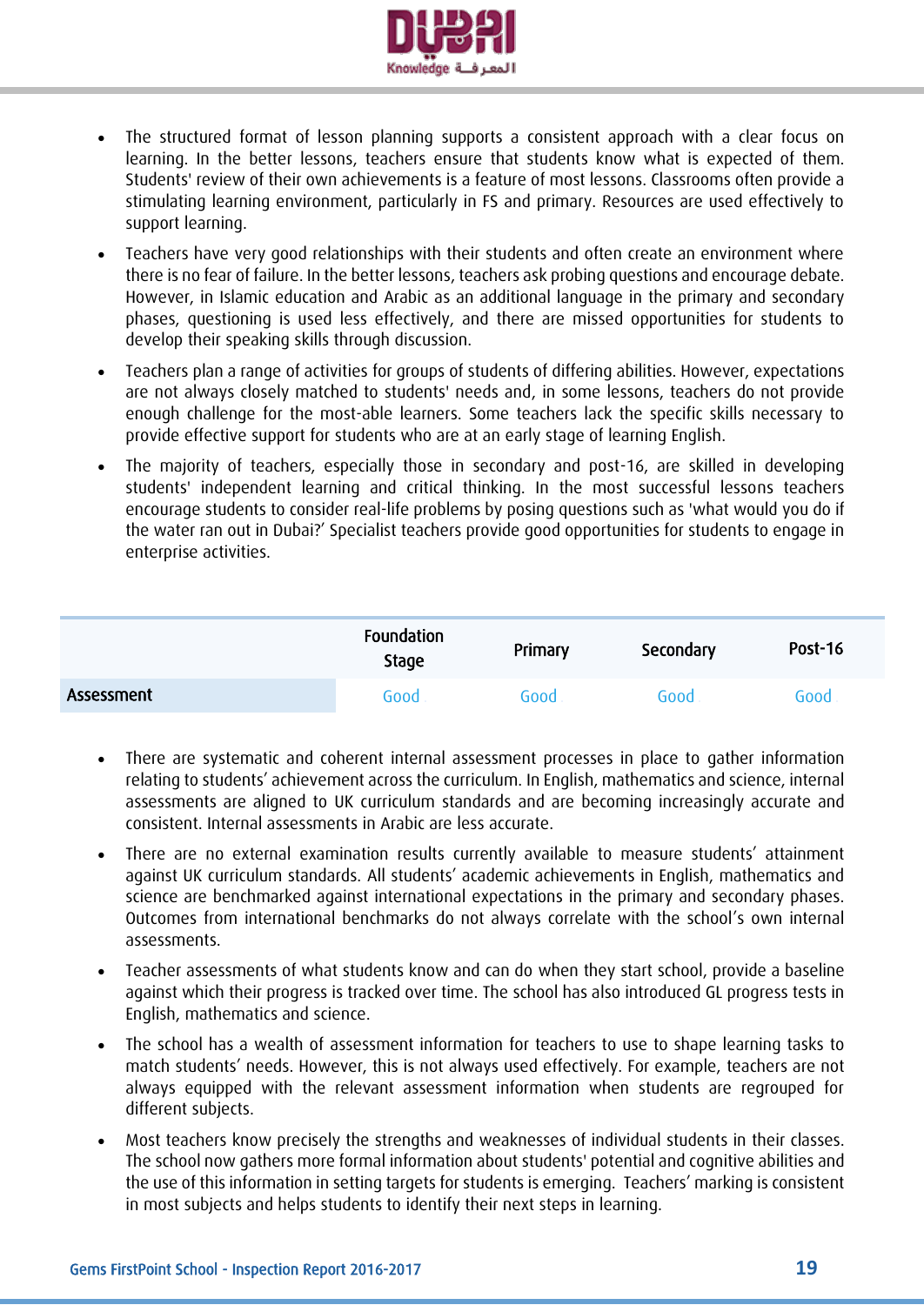

<span id="page-19-0"></span>

|                                         | Foundation<br><b>Stage</b> | Primary | Secondary | Post-16   |
|-----------------------------------------|----------------------------|---------|-----------|-----------|
| Curriculum design and<br>implementation | Very good.                 | Good    | Good      | Very good |

- The school's ethos and values are at the heart of the curriculum, which has a clear rationale based on its vision to develop students as skilled global citizens. The curriculum is mainly broad and balanced and promotes enjoyment and interest. Statutory requirements are fully met. However, in Islamic education, there is insufficient emphasis on analysis, inference and application in the primary and secondary phases.
- In most subjects, the curriculum is structured to ensure that students are able to systematically build on previous learning. In Arabic as an additional language, the curriculum is planned for each year group without taking into account the number of years students have studied the language. This hinders the continuity and progression of their learning.
- In the FS, the new 'desert school' and the 'learning zone' enable children to choose from a diverse range of activities, such as using tools safely and observing a tortoise. Across the phases, the school provides a range of options to match students' preferences, interests and abilities. There is an extensive range of curricular options in GCSE and AS level courses, enabling older students to pursue their interests and ensuring they are well prepared for life beyond school.
- A key feature of curriculum design is the development of meaningful links between subjects. This is particularly successful when subjects within faculties work closely together to enable students to develop a range of skills. For example, staff in the Enterprise, Computing & Technology faculty plan interdisciplinary activities that successfully promote invention, collaboration and critical thinking.
- The curriculum is continuing to develop and evolve as leaders at all levels regularly monitor and review its content. They take account of the views of students and staff and carefully consider its impact on students' personal development and academic outcomes. As an example, the school is considering whether streaming or mixed ability classes is the most effective method of improving literacy skills for upper primary and lower secondary students.
- The school is skilfully integrating the UAE social studies curriculum as a course within the humanities programme. Teachers carefully plan the skills, concepts and knowledge to ensure continuity and progression. This includes developing students' knowledge of the UAE's 2021 vision, through activities such as contributing to 'The Year of Giving 2017' and researching the UAE's constitution, laws and leaders. Students are also developing their knowledge and understanding of Emirati traditions, culture and values. Through their studies, all students have an increasing appreciation of their roles in the development of the UAE.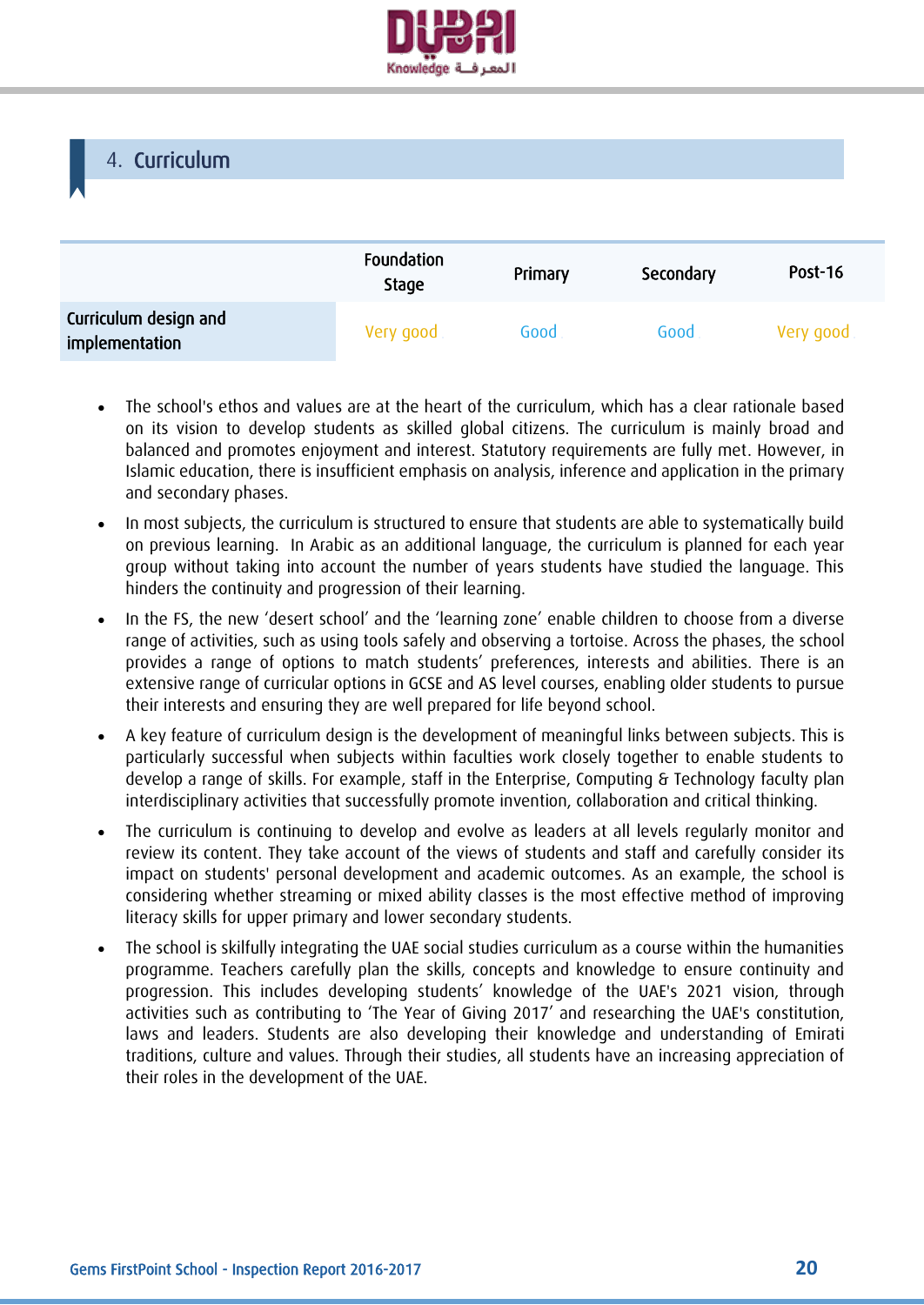

|                       | Foundation<br><b>Stage</b> | Primary   | Secondary | Post-16   |
|-----------------------|----------------------------|-----------|-----------|-----------|
| Curriculum adaptation | Very good                  | Very good | Very good | Very good |

- The curriculum is effectively modified to meet the needs of almost all students. Almost all lesson plans show modifications for high, medium and low achievers, and students with SEND are supported with learning targets and individual education plans.
- The school's enrichment programme effectively complements the main curriculum. Students have numerous opportunities to engage in a range of interesting and stimulating activities related to the world of business and innovation, and to develop skills such as leadership and team-building. The enterprise and technology curriculum very effectively enhances student's understanding of core values for the 21st Century.
- There are very strong links with Emirati culture and UAE society, evident in the social studies programme taught across all phases from FS2. A range of interesting cultural visits, for example to key religious sites, deepens students' appreciation and understanding of UAE society.

## <span id="page-20-0"></span>5. The protection, care, guidance and support of students

|                                                                                     | <b>Foundation</b><br><b>Stage</b> | Primary     | Secondary   | Post-16     |
|-------------------------------------------------------------------------------------|-----------------------------------|-------------|-------------|-------------|
| Health and safety, including<br>arrangements for child protection /<br>safeguarding | Outstanding                       | Outstanding | Outstanding | Outstanding |

- The school's highly effective policies and procedures ensure the safety of students and staff. These are communicated well and updated regularly. Staff have benefited from recent training regarding child protection, bullying and risk management. Students are alert to the risks of cyber-bullying and know that they need to be vigilant.
- The premises are safe and secure. School managers and staff are meticulous in carrying out rigorous safety checks throughout the premises and on the school buses. The school regularly reviews fire safety procedures and has highly practiced lock-down procedures in the event of any incidents.
- The premises are very well maintained and are cleaned regularly and thoroughly. Staff are diligent in completing safety checks on all services, including fire equipment and laboratory provision. Detailed records are maintained in all areas of health and safety.
- The excellent learning environment includes spacious internal and external areas, a large auditorium, sports and arts facilities. They are used very well to develop students' learning and support students with SEND, as well as to ensure the pastoral care of all students. The building is easily accessible for students with limited mobility. Classrooms and corridors, particularly in the FS, are colourful and used effectively to display a wide range of students' work.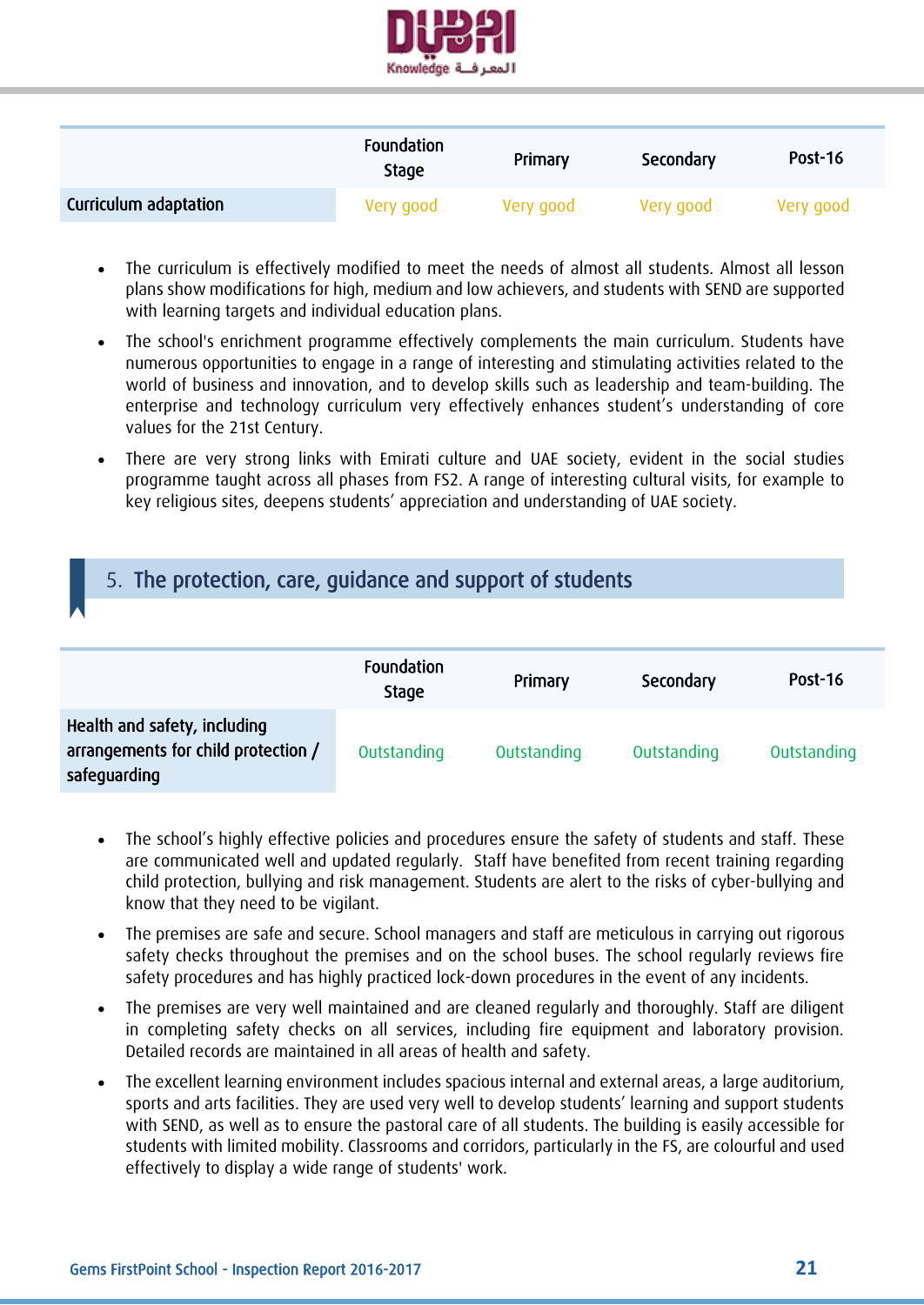

 Healthy living is very successfully promoted across the school. The importance of good health and how to achieve this is a strong feature in the school clinics, through physical education lessons and includes significant input from the school counsellor. The healthy food policy of the canteen encourages students to make healthy food choices.

|                  | <b>Foundation</b><br><b>Stage</b> | Primary    | Secondary | Post-16   |
|------------------|-----------------------------------|------------|-----------|-----------|
| Care and support | Very good                         | Very good. | Very good | Very good |

- Positive staff and student relationships contribute to the caring, inclusive ethos of the school. There is a highly effective pastoral system managed by the school counsellor that promotes positive behaviour. The welfare team plays an important role in students' well-being. They know the students very well and are aware of their emotional and intellectual needs. Students know who they can go to for support and guidance.
- The school works closely with students and parents to promote regular attendance and punctuality. The designated attendance officer monitors daily registers and ongoing trends. Good attendance and punctuality is rewarded through assemblies and celebrations and action is taken to deal with persistent absence and lateness.
- The identification of students with SEND is a whole school priority. The inclusion team uses a wide range of assessment tools to accurately identify learning needs and teachers have a very good understanding of most areas of need. The 'Lead Learner' coordinator effectively promotes the identification and learning opportunities for those students who are gifted and talented.
- As a result of accurate identification, students with SEND and those who have gifts and talents receive support which, in the best lessons, is closely matched to their needs. This is regularly reviewed to ensure students are actively engaged in learning. Individual learning plans are designed to help students overcome their barriers to learning and develop independence. However, targets are too vague.
- School staff ensure that comprehensive support and guidance is available to all students. There are highly effective pastoral systems in place that ensure every student has the opportunity to receive assistance from the school counsellor if needed. Careers fairs are organised for the older students and they are provided with a range of very good advice and information about future pathways.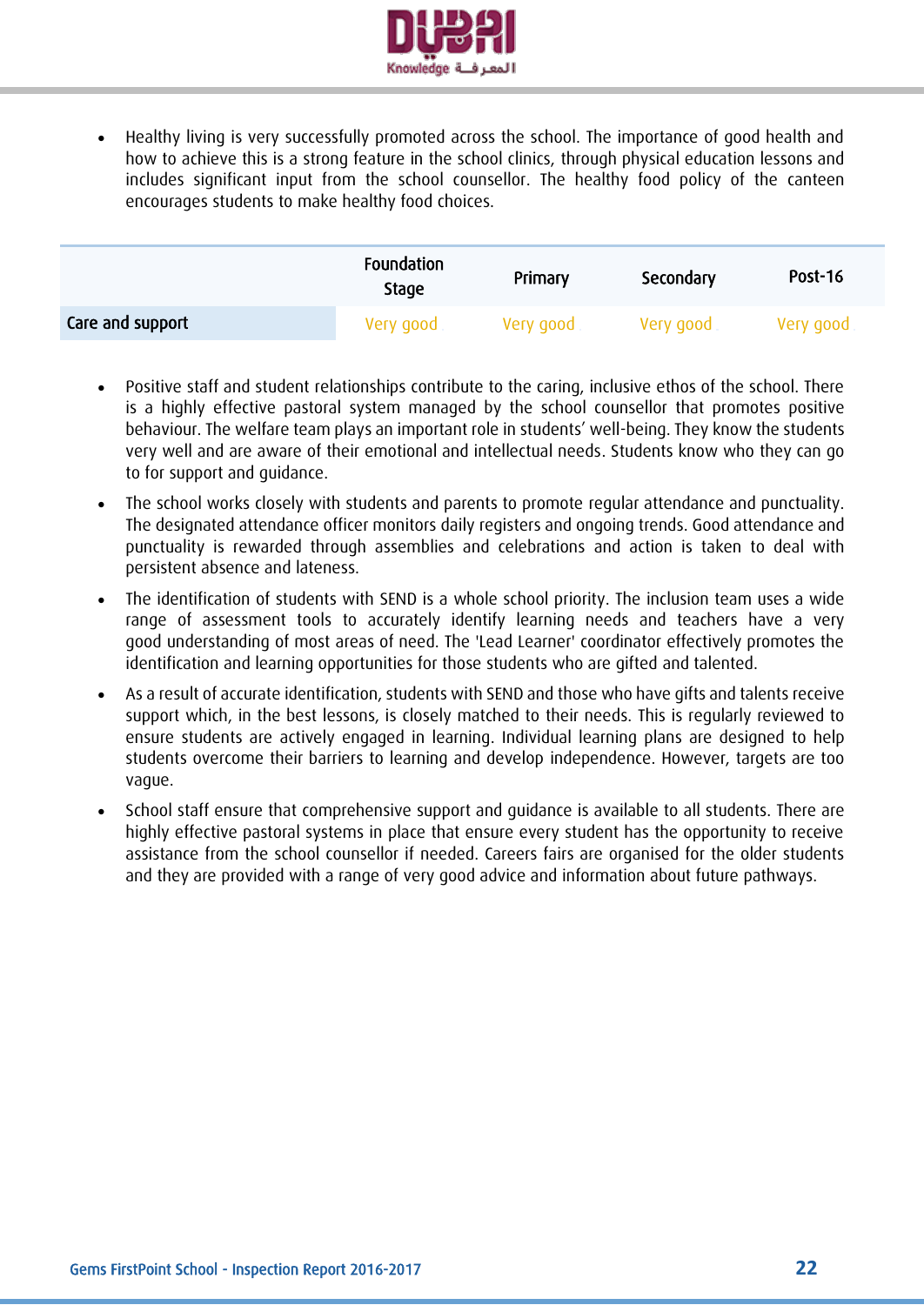

## <span id="page-22-0"></span>Inclusion

#### Provision and outcomes for students with SEND

Good

- Governors and leaders promote a highly inclusive ethos that is underpinned by the school's core values. The Leader of Inclusion and his team are caring and passionate about providing effective support for students with SEND. The special educational needs policy is robust and detailed and clearly sets out the responsibilities of all stakeholders.
- The school uses a wide range of assessment tools to ensure accurate identification of students with SEND. The students' needs are regularly reviewed and interventions are put in place. Almost all staff have an understanding of the different areas of need. They implement strategies and utilise resources effectively to support most students.
- Parents of students with SEND are pleased with almost all aspects of provision for their children. In addition to the regular communication systems and personalised meetings with teachers, the school has an effective open-door policy so that parents can easily contact the school to be updated on the progress and well-being of their children.
- The school prepares individual learning plans for students with SEND. Learning support assistants create resources to match the needs of individual students, and support staff provide targeted intervention according to need in the classroom. Individual learning plans contain a long-term target for students to become more independent learners. However, targets are not sufficiently specific to enable students to make small and measurable steps of progress in the short term.
- Monitoring systems are used to track the progress and attainment of individual students and also to identify trends across cohorts. The school gathers information that shows almost all students make good progress over time. Consequently, students with SEND have a positive attitude to learning and develop increasing confidence and independence.

## <span id="page-22-1"></span>6. Leadership and management

#### The effectiveness of leadership

Good

- The principal has a clear and ambitious vision for the school. He is a talented leader who is committed to, and passionate about, providing the very best for all students regardless of ability. His leadership team consists of a balance of experienced leaders and others who are still developing their leadership skills. They are all committed to ensuring students achieve as well as they can. They very effectively promote students' personal development and well-being.
- School leaders have a thorough knowledge of the National Curriculum in England and are aware of the additional challenge of promoting the Emirati culture and Islamic values, which they do very well. They are innovative in their approach and ensure the curriculum evolves to reflect the increasing number and diversity of students.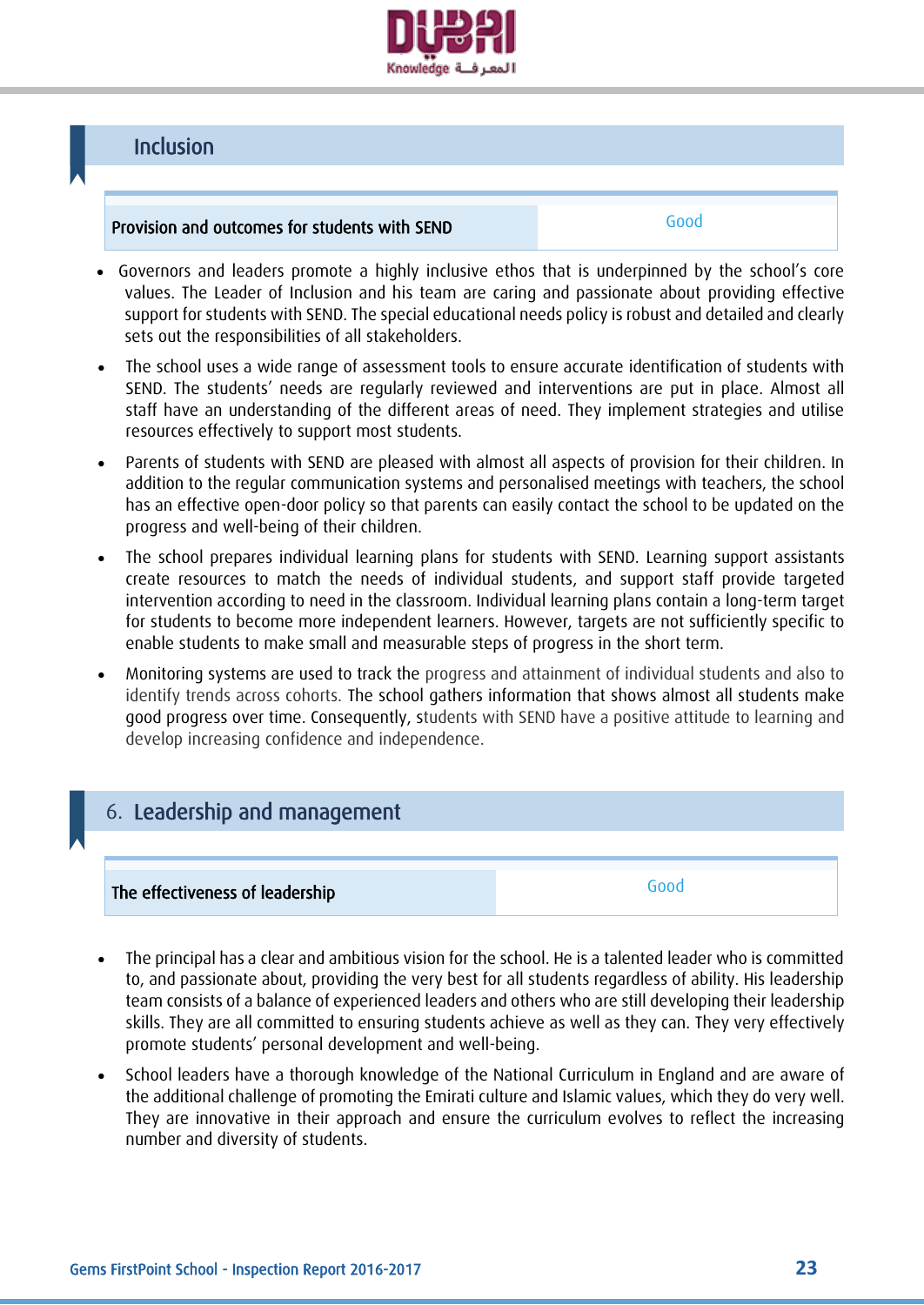

- Relationships are warm and communication is professional. Leadership roles are clear and responsibilities effectively delegated. Performance management ensures teachers and leaders are held to account for their work and are appropriately supported in proportion to need. Consequently, teachers are growing in confidence and morale is high.
- Leaders generally have a good understanding of the school's strengths and areas for improvement. They are increasingly aware of students' achievements and the challenges they face, not least of all, with regard to the rapid growth in the numbers joining the school and the limited English language skills of a significant number of those students.
- The priority given to students' personal development and well-being is evident across the school. Academic progress in all subjects is never less than acceptable and in the large majority of subjects and phases it is good or better. The school is compliant with statutory and regulatory requirements.

#### School self-evaluation and improvement planning

Acceptable

- The school has a wealth of information from various sources about how well it is doing. Staff and parent surveys are used to provide useful information on some areas for improvement. Assessment data gives a mixed picture of students' academic achievements. It is not consistent in identifying students' attainment levels or tracking their progress over time.
- School leaders rigorous monitoring of the quality of teaching and learning provides a mainly accurate picture of its effectiveness. However, in some subjects, such as Islamic education and Arabic, insufficient account is taken of the progress students make in lessons.
- School improvement plans identify most of the key priorities for improvement, with particular reference to National Agenda targets and innovation. Insufficient attention is given to assessment information when organising class groups. Consequently, teachers do not always meet the needs of all students.
- School leaders and governors manage change well. In most respects, the quality of the school's work is good or better despite the significant increase in the number of students and teachers in the short time since it opened.



- The school successfully engages parents in a positive partnership in the best interests of their children. They support children's reading through the 'Reading Coach' programme. Parents are consulted regularly and their views and suggestions are taken into account. Parents of children with SEND, very much appreciate being involved in the support of their children.
- Channels of communication are clear. The recently established Parents' Council has been instrumental in enhancing liaison between home and school and increasingly offers suggestions for improvement.
- Reports to parents on students' progress are regular and informative. Parents appreciate the various additional ways in which they are informed about their children's work, for example through the online learning journals.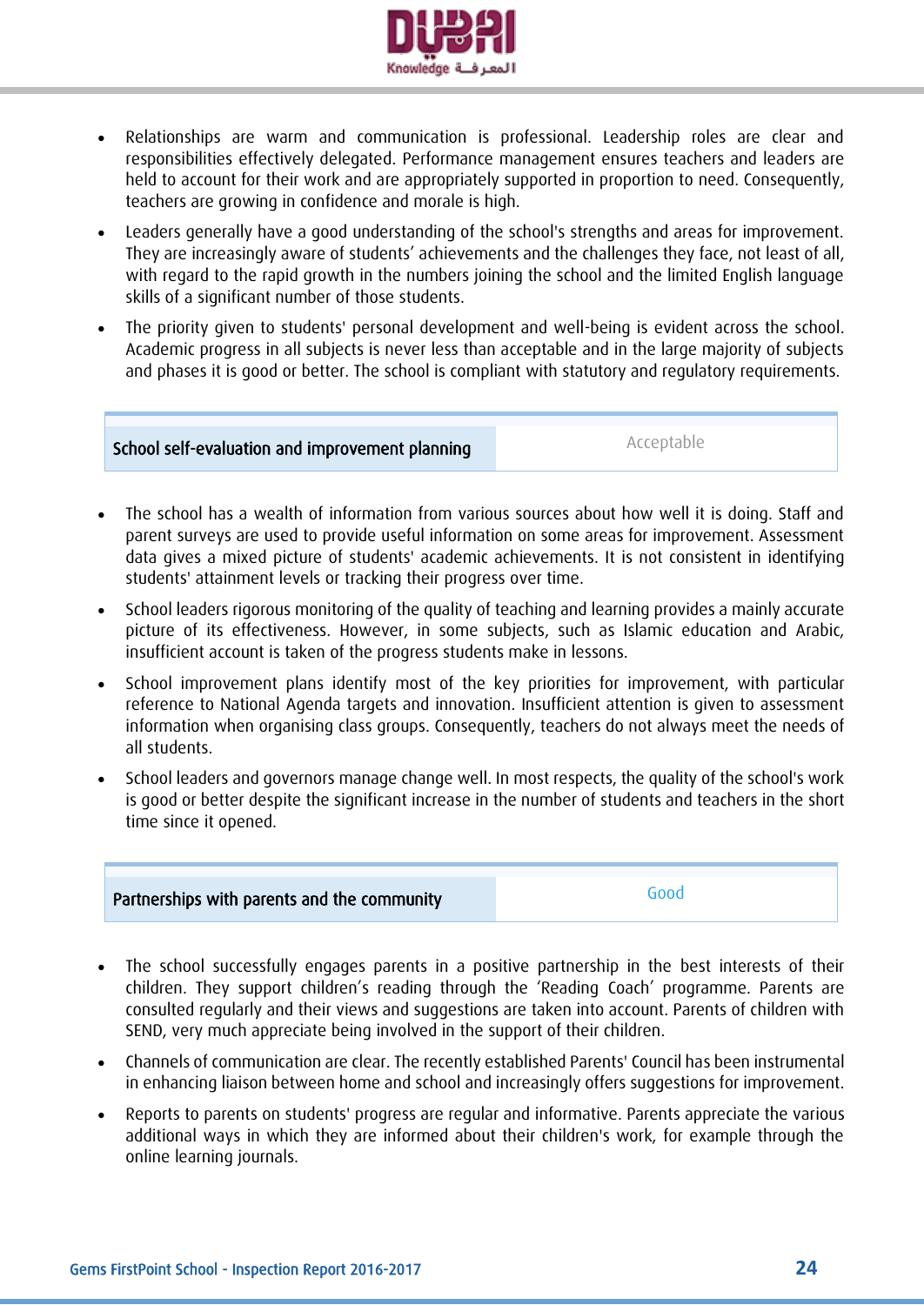

 The school has effective partnerships with a range of external organisations. It is an integral part of the local community, for example, it hosts residents' meetings and local groups have access to the school's facilities. Links with the Singularity University and Project Zero, as well as its place within the GEMS organisation, contribute to enhancing students' learning experiences and achievements.

| Governance | $\sim$ |
|------------|--------|

- School governance consists of the local governing board, made up of various stakeholders, including GEMS representatives and the Parents' Council. The Parents' Council is increasingly effective and is well-placed to be even more influential in determining the direction of the school.
- Members of the governing board regularly visit the school and have a developing knowledge and understanding of its strengths and areas for improvement. They set targets for school leaders and hold them to account for their work.
- The governing board is committed to providing the best possible resources and facilities to enhance learning for all students. The high staffing levels are having a positive impact on the overall performance of the school.

| Management, staffing, facilities and resources | Very good |
|------------------------------------------------|-----------|
|------------------------------------------------|-----------|

- The day-to-day management of the school is very well organised in most respects. The daily routines and timings are well established and adhered to. Occasionally, some time for learning is lost by students' tardiness when returning to lessons after break.
- The high staffing levels enable specialists to work alongside form teachers in years 5 to 8 to enhance their subject knowledge. Most teachers benefit from a bespoke professional development programme and the support of more experienced colleagues.
- The premises include extensive specialist facilities and ample space for the anticipated growth in student numbers. All learning areas are of high quality and facilitate access for all. They are spacious and bright and have vibrant displays to inspire and motivate students.
- Resources are plentiful. They are matched to students' age and stage of development and very effectively promote teaching and learning. However, students with English language learning needs do not have sufficient targeted support in the middle and upper phases of the school.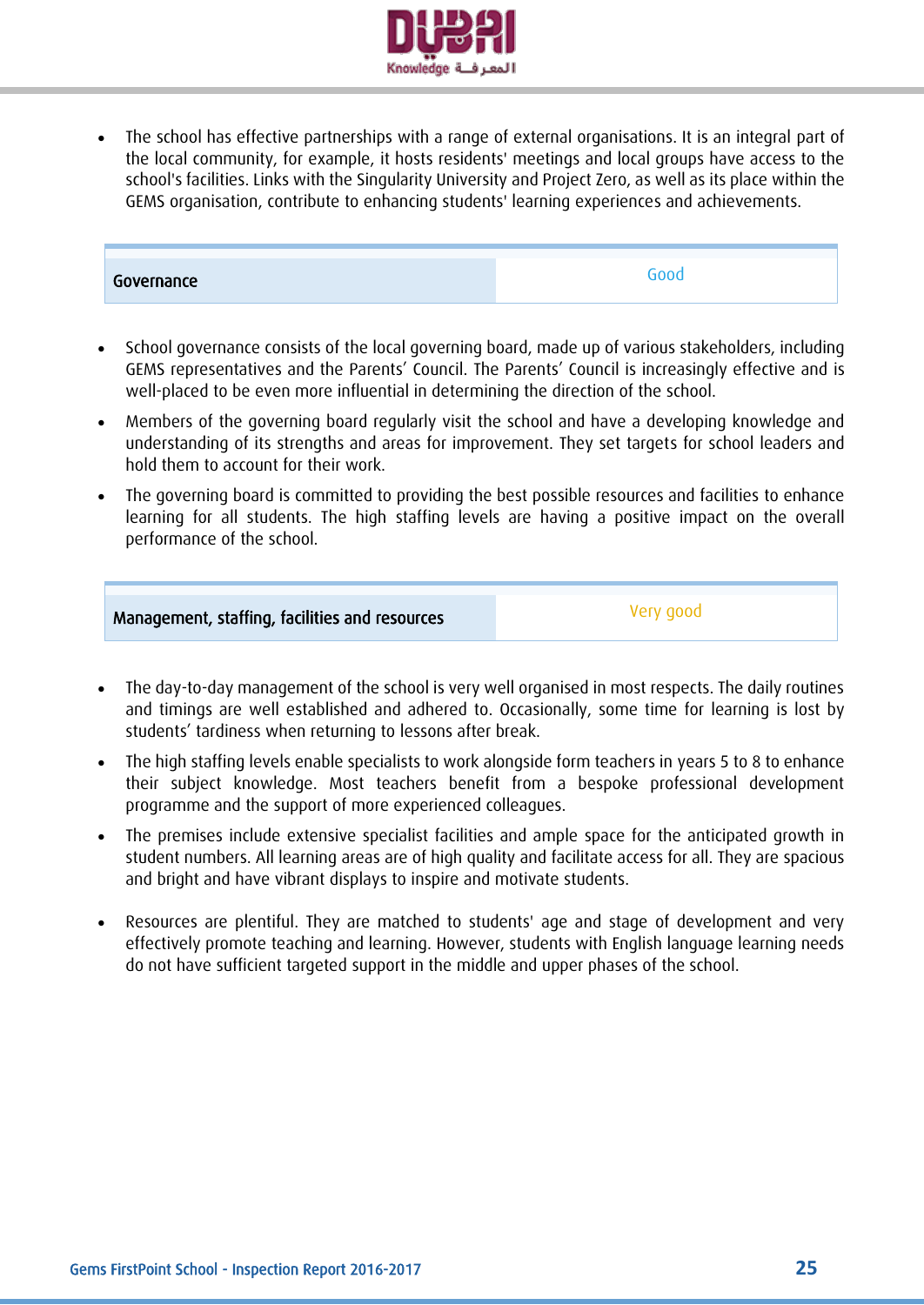



The views of parents, teachers and senior students



## The views of parents, teachers and senior students

Before the inspection, the views of the parents, teachers and senior secondary students were surveyed. Key messages from each group were considered during the inspection and these helped to form inspection judgements. A summary of the survey statistics and comments from those who responded to the survey follows:

| Responses to the surveys |                    |     |  |  |
|--------------------------|--------------------|-----|--|--|
| Responses received       | Number             |     |  |  |
| Parents*                 | 2016-17<br>2015-16 | 388 |  |  |
|                          |                    | 0   |  |  |
| <b>Teachers</b>          | 80                 |     |  |  |
| <b>Students</b>          | 105                |     |  |  |

\*The number of responses from parents is based on the number of families.

- Most parents who responded are satisfied with most aspects of the school's work.
- A few parents do not think their children's special educational needs are accurately identified and feel they are not sufficiently involved or informed about their children's education. However, parents interviewed during inspection expressed their satisfaction.
- Almost all teachers who responded are positive about the school's performance. They are satisfied with the opportunities for professional development.
- Students who responded are generally satisfied about what the school provides and the quality of education. However, a large minority of students say they are not involved in decisions about classroom rules and activities.